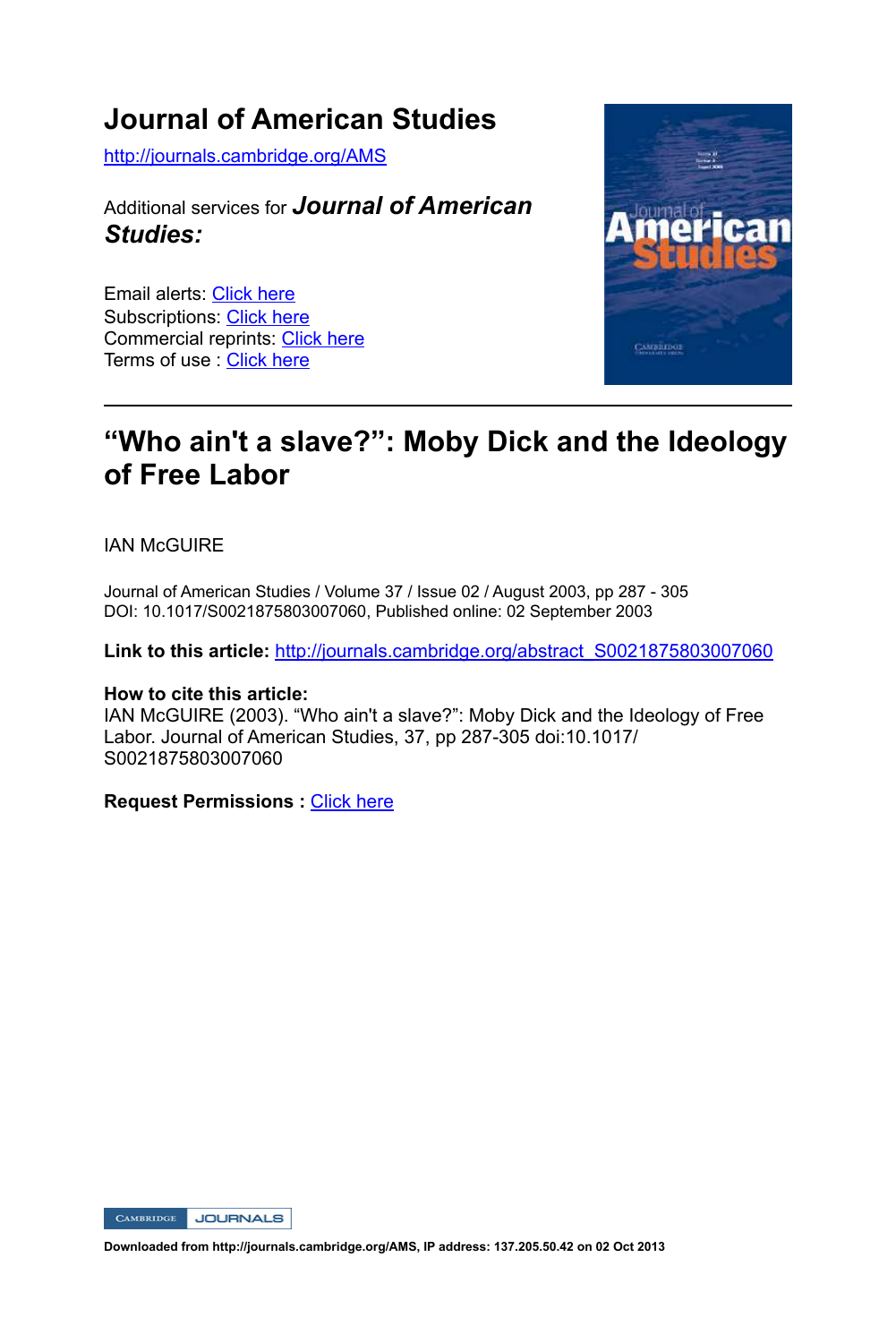Journal of American Studies, 37 (2003), 2, 287-305 <sup>©</sup> 2003 Cambridge University Press DOI: 10.1017/S0021875803007060 Printed in the United Kingdom

# "Who ain't a slave?": Moby Dick and the Ideology of Free Labor

IAN MCGUIRE

In October 1844, on returning to the United States after the four years at sea which became the basis of the majority of his early novels, Herman Melville discovered that his elder brother Gansevoort had become a political orator of national notoriety and a major figure in the Democratic presidential campaign of that year. Gansevoort Melville's political preferences, as widely reported in the newspapers of the day, were for a post-Jacksonian populism which denounced the aristocratic foppery of the Whigs and urged the immediate annexation of Texas in the name of free, white labor. His patriotic invocations of the virtues of salt-of-the-earth republicanism and the American workingman were, that year at least, hardly matched. Described in contemporary reports as ''the orator of the human race'' and ''the great New York orator'' he addressed audiences of thousands throughout New York State and at Democratic meetings as far afield as Tennessee and Ohio. He coined the respectful, evocative and adhesive nickname ''Young Hickory'' for James Polk the Democrat's presidential candidate and in August made a symbolic visit to the ailing Andrew Jackson. According to Hershel Parker, Melville's most recent and most exhaustive biographer, Herman spent the final days of the campaign with his brother probably participating in a huge torchlight procession through Manhattan and listening to his climactic election-night address in Newark, New Jersey.<sup>1</sup>

This brief but intense experience of the 1844 campaign, when taken together with Melville's later friendships with Richard Henry Dana Jr., author of Two Years Before the Mast and a leading member of the short-lived but

CAMBRIDGE JOURNALS

<http://journals.cambridge.org> Downloaded: 02 Oct 2013 IP address: 137.205.50.42

Ian McGuire teaches American Literature at the University of Manchester, Manchester, England.

<sup>&</sup>lt;sup>1</sup> Hershel Parker, *Herman Melville, A Biography, Volume 1, 1819–1851* (Baltimore: Johns Hopkins University Press, 1996), 289–338.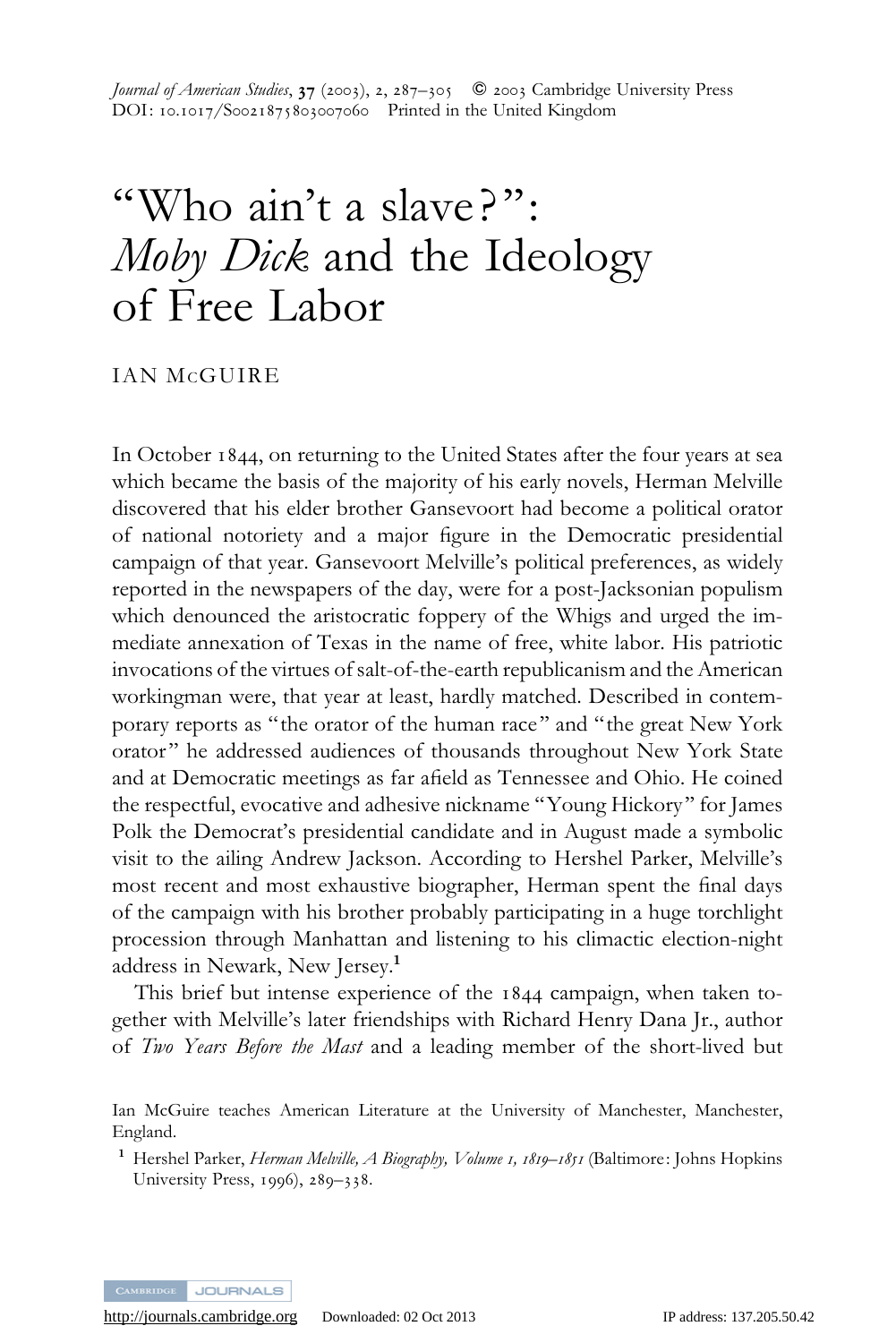### 288 Ian McGuire

influential Free Soil Party, Evert Duyckinck, editor and leading member of the Young America movement, and Senator Charles Sumner, notorious abolitionist and radical Republican, reminds us that Melville, for all his wellknown political ambivalences, had an unusually direct knowledge of the ideology and rhetoric of antebellum republicanism. That Moby Dick, written six years later, is, in part, an engagement with this rhetoric and ideology has been quite widely accepted by recent critics, $^2$  and is indicated most famously by the '' democratic God'' section of ''Knights and Squires'':

But this august dignity I treat of, is not the dignity of kings and robes, but that abounding dignity which has no robed investiture. Thou shalt see it shining in the arm that wields a pick or drives a spike; that democratic dignity which, on all hands, radiates without end from God; himself! ...<br>If, then, to meanest mariners, and renegades and castaways, I shall hereafter

ascribe high qualities ... Bear me out in it, thou great democratic God! ... who didst pick up Andrew Jackson from the pebbles; who didst hurl him upon a war-horse; who didst thunder him higher than a throne.<sup>3</sup>

The question of exactly how and to what specific ends *Moby Dick* engages with antebellum republicanism remains, however, very much open. Does the novel echo the Democratic rhetoric of Gansevoort and his fellows, or does it, perhaps more probably, offer a critique of such thinking, and, if so, on what terms and to what ends? In this article I approach these questions anew, and, I hope, afresh by focusing specifically on free laborism, the crucially important economic element of Gansevoort's antebellum republicanism, and on Melville's examination in Moby Dick of the possibilities and limitations of that economic vision.

In "Loomings," the famous first chapter of Moby Dick, Ishmael justifies his decision to ship as a common seaman, a job which, as Melville's own early novels make clear,<sup>4</sup> was perhaps the closest a white American

<sup>&</sup>lt;sup>2</sup> The classic attempt to link *Moby Dick* to prebellum politics remains Alan Heimart's "Moby Dick and American Political Symbolism," American Quarterly, 16 (April 1963), 498-504. More recent critics who have, broadly speaking, followed Heimart's lead include Wai-Chee Dimock, Empire for Liberty: Melville and the Politics of Individualism (Princeton: Princeton University Press, 1989); James Duban, Melville's Major Fiction: Politics, Theology and Imagination (De Kalb: Northern Illinois University Press, 1983); Michael Gilmore, American Romanticism and the Marketplace (Chicago: University of Chicago Press, 1985); and Michael Paul

Rogin, Subversive Genealogy: The Politics and Art of Herman Melville (New York: Knopf, 1983).<br><sup>3</sup> Herman Melville, *Moby Dick or The Whale* (New York: Penguin, 1992), 126–27. All sub-<br>sequent references are cited in parent

<sup>&</sup>lt;sup>4</sup> In Redburn, Melville's young narrator laments his shipboard existence thus: "Miserable dog's life is this of the sea! commanded like a slave, and set to work like an ass! vulgar and brutal men lording it over me, as if I were an African in Alabama.'' Herman Melville, Redburn, His First Voyage, Being the Sailor-boy Confessions and Reminiscences of a Son-of-a-Gentleman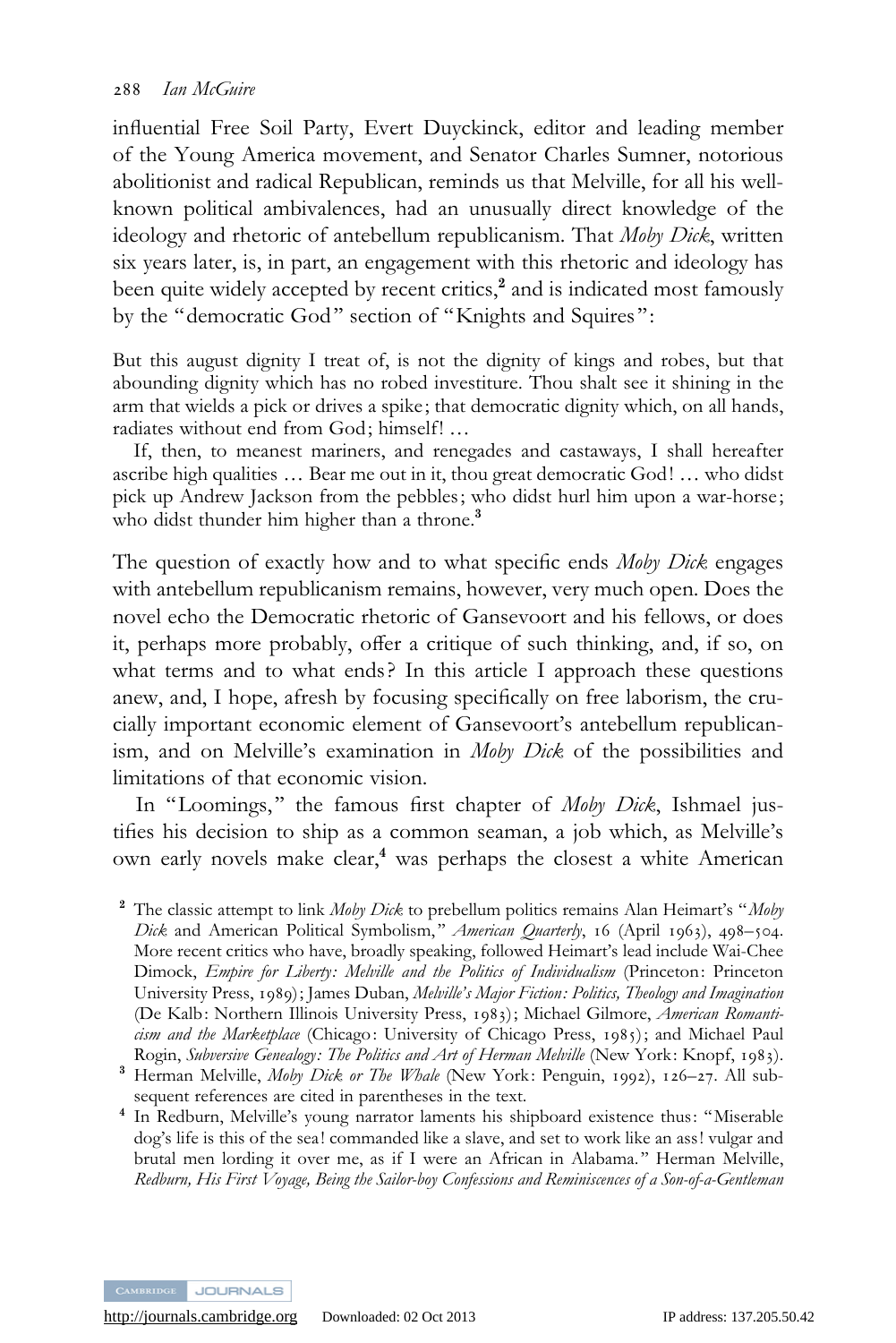could then come to the experience of being a chattel slave, with typical casualness:

What does that indignity amount to, weighed, I mean, in the scales of the New Testament ? Do you think the archangel Gabriel thinks anything less of me because I promptly and respectfully obey that old hunks in that particular instance ? Who ain't a slave ? Tell me that. Well, then, however the old sea-captains may order me about – however they may thump and punch me about, I have the satisfaction of knowing that it is all right; that everybody else is in one way or another served in much the same way – either in a physical or metaphysical point of view  $\dots$  (6)

To be a slave, Ishmael suggests, is unavoidable since, if we are not dominated by a plantation owner or a ship's captain, we are all surely dominated by the Almighty. The reasoning is comically fallacious, of course, but Melville's point, here and probably throughout, is as much to provoke as to convince. In the context of the America of the 1840s and 50s, the question ''Who ain't a slave ?'' is anything but innocent. It provokes, most obviously, because of the heightening – and by the time Melville published *Moby Dick* in the wake of the Compromise of 1850 quite fervid – sectional conflict which was manifesting itself through the vexed question of the status of new territories. It provokes also, and in combination with the above, because of the development from the 1830s onwards of a Northern free laborism which, in the context of the long dissolution of the artisanal mode of production, sought to combine the traditional Jeffersonian respect for the small farmer and workingman with a new enthusiasm (influenced inconsistently but significantly by the ideas of Adam Smith) for free-market expansionism. The argument was that the latter, in some form, now offered the best way for the former constituency to achieve the perennial post-Revolutionary ideals of social mobility and economic independence.<sup>5</sup>

Before it became a key element in the ideology of Lincoln's Republican party in the mid-1850s, this basic free-labor doctrine was claimed by many groups and interpreted in a wide variety of ways. For Whigs it was, on

in the Merchant Service (Evanston: Northwestern University Press and The Newberry Library,

<sup>1969), 66.&</sup>lt;br><sup>5</sup> The best discussion of Free Labor ideology remains Eric Foner's *Free Soil, Free Labor, Free* Men: The Ideology of the Republican Party Before the Civil War (Oxford: Oxford University Press, 1995). Of particular relevance to an understanding of Free Laborism before 1850 is the essay ''The Idea of Free Labor in Nineteenth-Century America'' appended to the 1995 edition. For important accounts of the variations and continuities within free labor thinking see Bruce Laurie, Artisans into Workers: Labor in Nineteenth-Century America (Urbana: University of Illinois Press, 1987), 47-73, and Sean Wilentz, Chants Democratic: New York City and the Rise of the American Working Class, 1788–1850 (New York: Oxford University Press, 1984).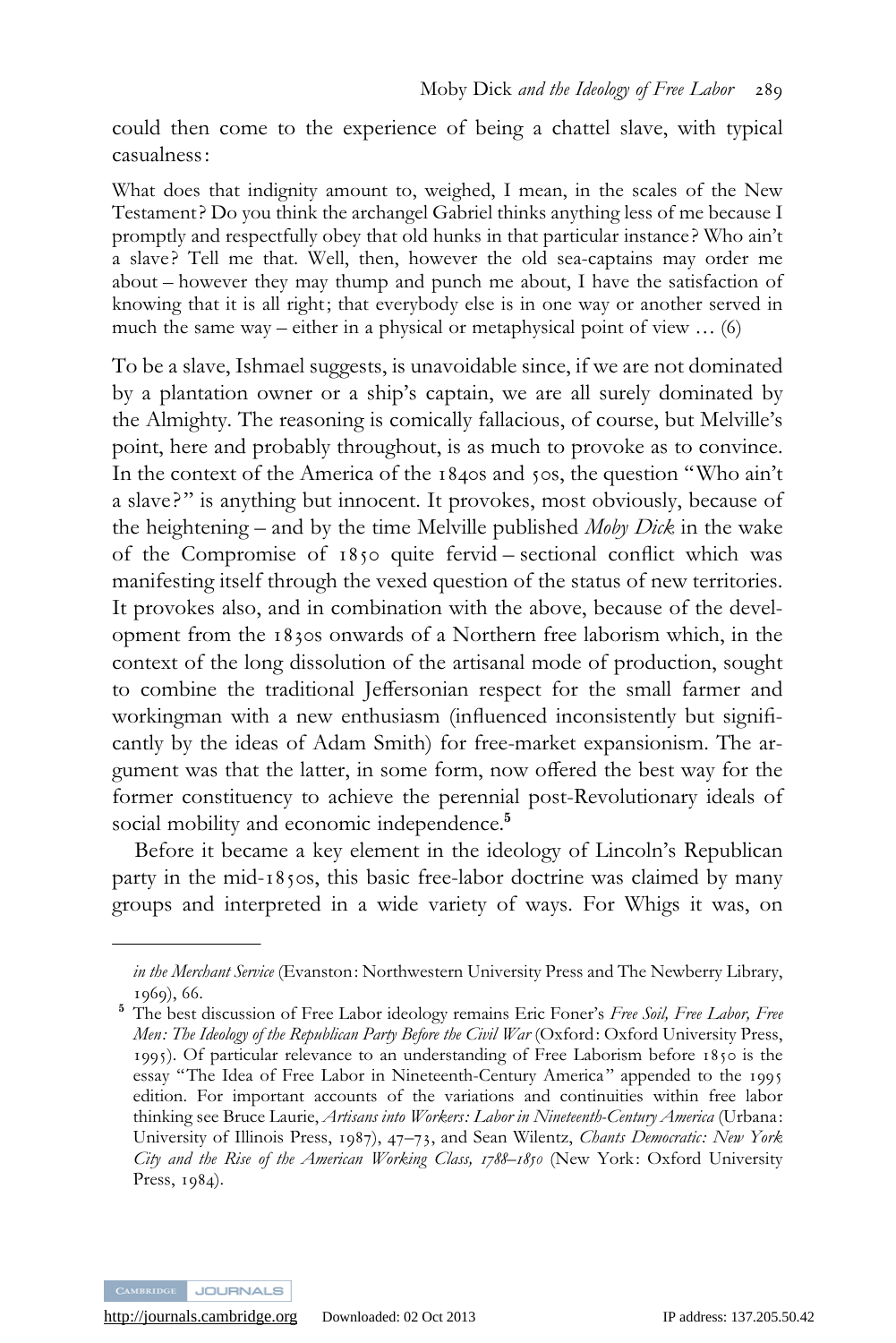occasion, combined with a belief in paternalistic government control and with moralistic denunciations of those classes who failed to succeed in the new market economy; for some early labor radicals it became a way of calling attention to and attacking an increasingly troubling class divide; and for mainstream Jacksonian Democrats like Gansevoort Melville it offered an effective political language with which to combine the two powerful, popular but ultimately contradictory aims of accelerating economic growth and furthering the lot of the common man. For all these groups, however, albeit with different emphases, one of the key tenets of free laborism was (contradicting Ishmael) that ''we'' are not and should not be slaves. Indeed, the great anxiety felt by almost all its advocates from the 1830s onwards was that free labor was under threat from both chattel slavery in the South and ''wage slavery" in the North. "Wage slavery," a term popularly used to suggest a permanent condition of wage labor from which there was no chance of rising to economic independence, was coined in Britain but took on increased force within America where, in Eric Foner's words, '' slavery was an immediate reality ... the small producer still a powerful element in the social order, and the idea still widespread that the wage-earner was somehow less than fully free.''<sup>6</sup> It seems even more likely that Melville had such anxieties in his satirical sights in 1850 when we realize that Ishmael further develops his justification of slavery in general through a justification of wage labor in particular:

Again, I always go to sea as a sailor, because they make a point of paying me for my trouble whereas they never paid passengers a single penny that I ever heard of. On the contrary, passengers themselves must pay. And there is all the difference in the world between paying and being paid. The act of paying is perhaps the most unfortunate infliction that the two orchard thieves entailed upon us. But being paid – what will compare with it? The urbane activity with which a man receives money is really marvellous, considering we believe money to be the result of all earthly ills, and on no account can a monied man enter heaven. Ah! how cheerfully we consign ourselves to perdition. (6)

For Ishmael, wage slavery, rather than being (as many free labor advocates argued before the Civil War) the iniquitous and un-American product of a particular economic system is, like slavery in general, simply a universal condition. The fierce political and economic divisions of the antebellum period, dramatized in the hotly contested definitions of slavery and freedom, which led eventually to civil war are here written off in two paragraphs, paragraphs which form the basis of Ishmael's stance of ironic, humane disengagement, which he maintains through the entire novel.

<sup>6</sup> Foner, xvii.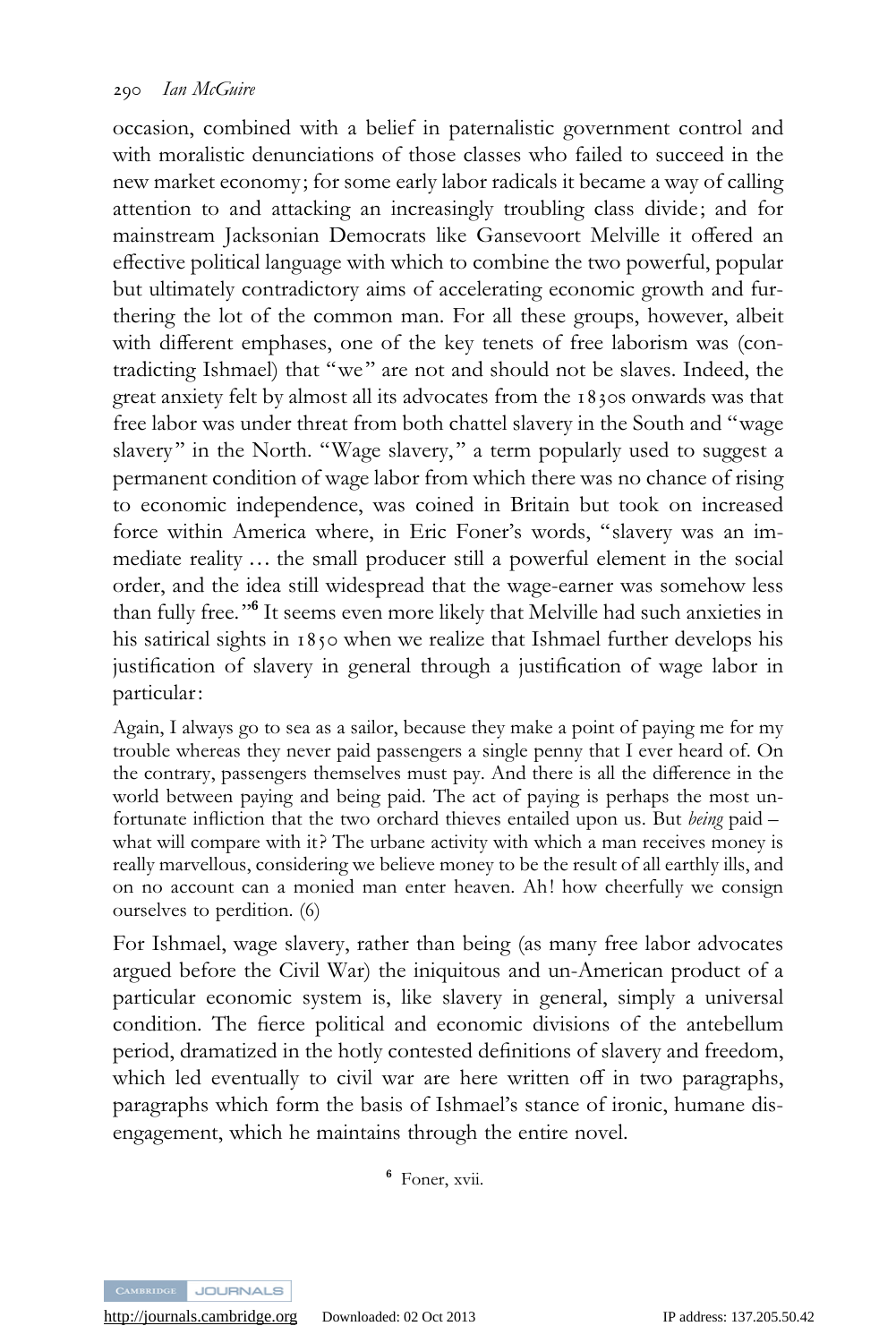There is, however, another major figure in *Moby Dick*, and the concerns of free-labor republicanism which Ishmael dismisses with such speedy irony form the burning core of Ahab's character. Ahab's refusal of mastery, articulated most forcefully in ''The Quarter-Deck,'' ''Who's over me ? Truth hath no confines"(178) clearly partakes of a long literary tradition of metaphysical rebelliousness – Satan, Lear, Macbeth, Prometheus – yet it also just as certainly has a specific historical dimension, firstly, as a broadly American gesture and, secondly, as a gesture which engages quite particularly with the arguments and attitudes of a developing post-Jacksonian republicanism. By the 1820s and 30s, for example, Northern artisans, concerned to differentiate themselves from hired men and slaves and to assert their republican independence, in a gesture more muted than Ahab's but essentially similar to it, rejected the term ''master'' to describe a foreman or master-craftsman and began to substitute the more egalitarian '' boss.''<sup>7</sup> And in the 1855 ''Song for Occupations'' Whitman, a committed free laborite, asserted similarly his manly independence from economic lordship: ''Neither a servant nor a master am I,  $\overline{I}$  I take no sooner a large price than a small price  $\ldots$  I will/have my own way whoever enjoys me, / I will be even with you, and you shall be even with me."<sup>8</sup>

While Ahab's character clearly borrows from a variety of literary and historical figures, Melville's greatest debt is probably to Andrew Jackson himself – the founding father of antebellum republicanism and an archetype, like Ahab, of untutored and unstoppable American ambition. Whereas Ahab vows that he would strike the sun if it insulted him, in 1840 Andrew Jackson was seen by one supporter as simply replacing it: "I have seen a light arise in the West; and so brilliant was it that it dimmed and obscured all the lesser lights around it ... . Mr President, you and I shall never see its like again; we are too old. Such lights do not visit our earth but at rare and long intervals. I need not say to the Senate, or to this audience, that the individual I have described ... is Andrew Jackson."<sup>9</sup> In his 1962 study Andrew Jackson, Symbol for an Age, John William Ward makes the connection between Ahab and the President on the basis of the iron will which was the dominant characteristic of both. Jackson was described again and again during and after his lifetime as the ''Man of Iron Will'' metallic in his inflexible determination, a man whose physical infirmities, like Ahab's, served only to emphasize the

<sup>&</sup>lt;sup>7</sup> David Roediger, The Wages of Whiteness: Race and the Making of the American Working Class (London: Verso, 1991), 53–54.<br>
<sup>8</sup> Walt Whitman, *Leaves of Grass* (New York: Library of America, 1992), 89.<br>
<sup>9</sup> Felix Grundy quoted in John William Ward, *Andrew Jackson: Symbol for an Age* (New York:

Oxford University Press, 1962), 139.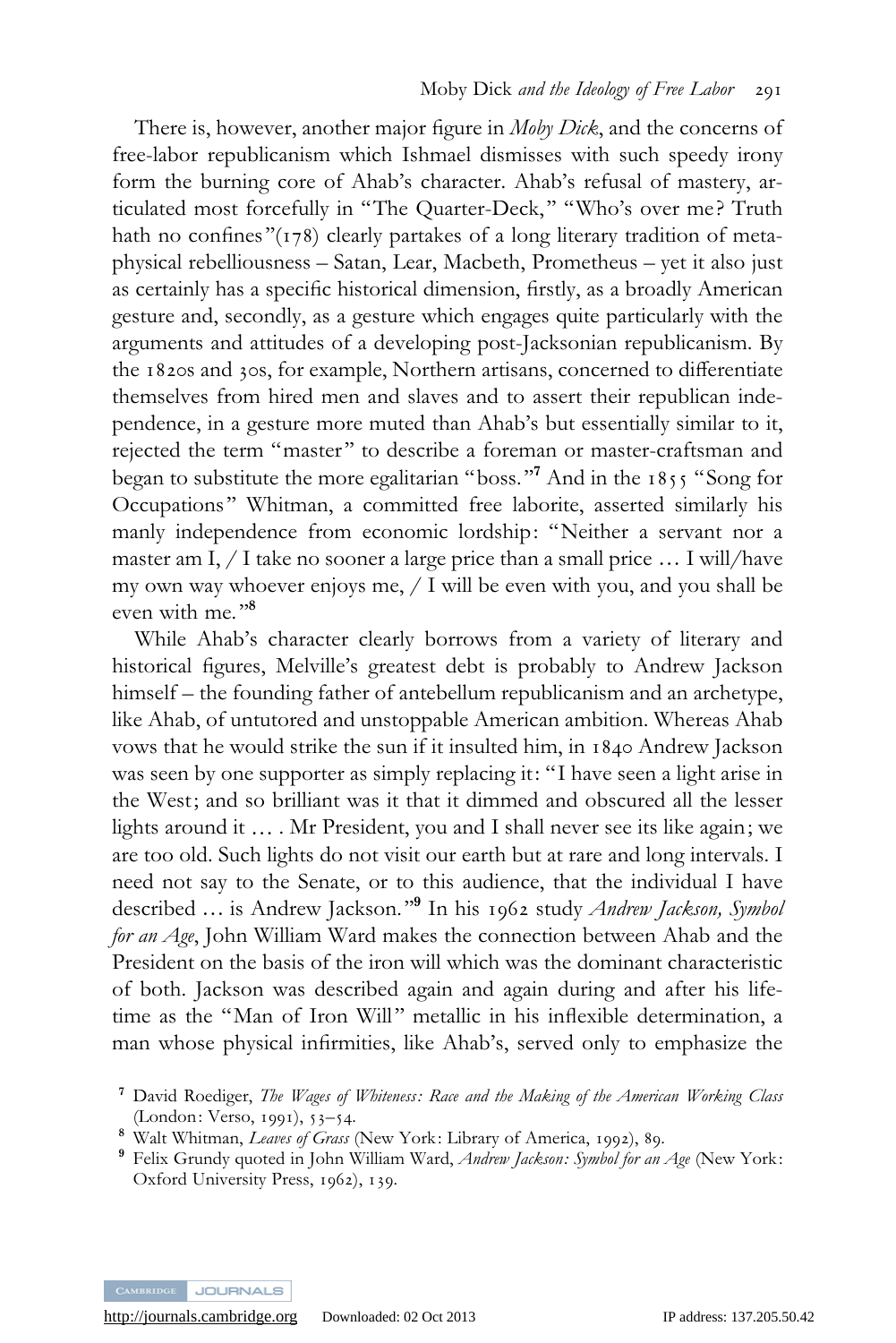extraordinary force and determination of his mind. Melville describes Ahab at various times as standing like an ''iron statue,'' being ''made of solid bronze'' and as having both a voice and a soul of iron (134, 526, 582, 584), but the most extended linkage between the two men occurs in chapter 37, ''Sunset,'' where Ahab in melancholy mood looks out to sea and feels the weight of his command galling him like an '' Iron Crown of Lombardy.'' The reference is directly to the crown worn by Napoleon following his conquest of Italy in 1805, but the observation that the crown is made of iron and not gold and the peculiar twists of logic that follow in which Ahab imagines his own skull turning to solid metal, '' aye, steel skull mine; the sort that needs no helmet in the most brain-battering fight" (182), indicates that Napoleon here, as frequently in America in the 1830s and 40s, serves principally as a means of meditating upon Jackson and Jacksonianism. (In 1829 Henry Clay, for example, in one of his frequent attacks on Jackson, compared the President's operation of the spoils system directly to Napoleon's unfair and dictatorial control over the French army, and in regard to this Clay's biographer Robert Remini notes that in such speeches Clay '' never failed to invoke the name of the French tyrant  $\ldots$  if at all possible."<sup>10</sup>) The link to Jackson through Napoleon is only reemphasized by the fervent metallic imagery of the chapter's final paragraph: ''Swerve me ? ye cannot swerve me, else ye swerve yourselves! ... the path to my fixed purpose is laid with iron rails, whereon my soul is grooved to run'' (183).

In the context of Ishmael's mocking rejection of free-labor republicanism, Ahab's ultimately disastrous voyage may seem primarily to dramatize the failure of the Jacksonian doctrine with which he is identified. Melville's attitude to Jacksonian republicanism is, however, far from straightforward. He inherited from his family a deeply ambivalent attitude toward America's seventh president who was idolized by Gansevoort but excoriated by older relatives who blamed him for Melville's grandfather being removed from political office, and it is important to remember the extent to which Ahab is offered to us as a genuinely tragic hero. In Redburn, written about a year before Moby Dick, Melville parodies Jackson naming the most brutal and uncouth of the common sailors after the President and even having him claim descent from "Old Hickory." There, Redburn, the protagonist, expresses mainly distaste for Jackson but also, importantly, a grudging respect for the mysterious power he wields over his fellows: '' It is not for me

<sup>&</sup>lt;sup>10</sup> Robert V. Remini, *Henry Clay: Statesman for the Union* (New York: Norton, 1991), 349. It is also worth noting in relation to Ahab's "steel skull" that the term tete de fer was used to describe Jackson during negotiations concerning French reparations, Ward, 158.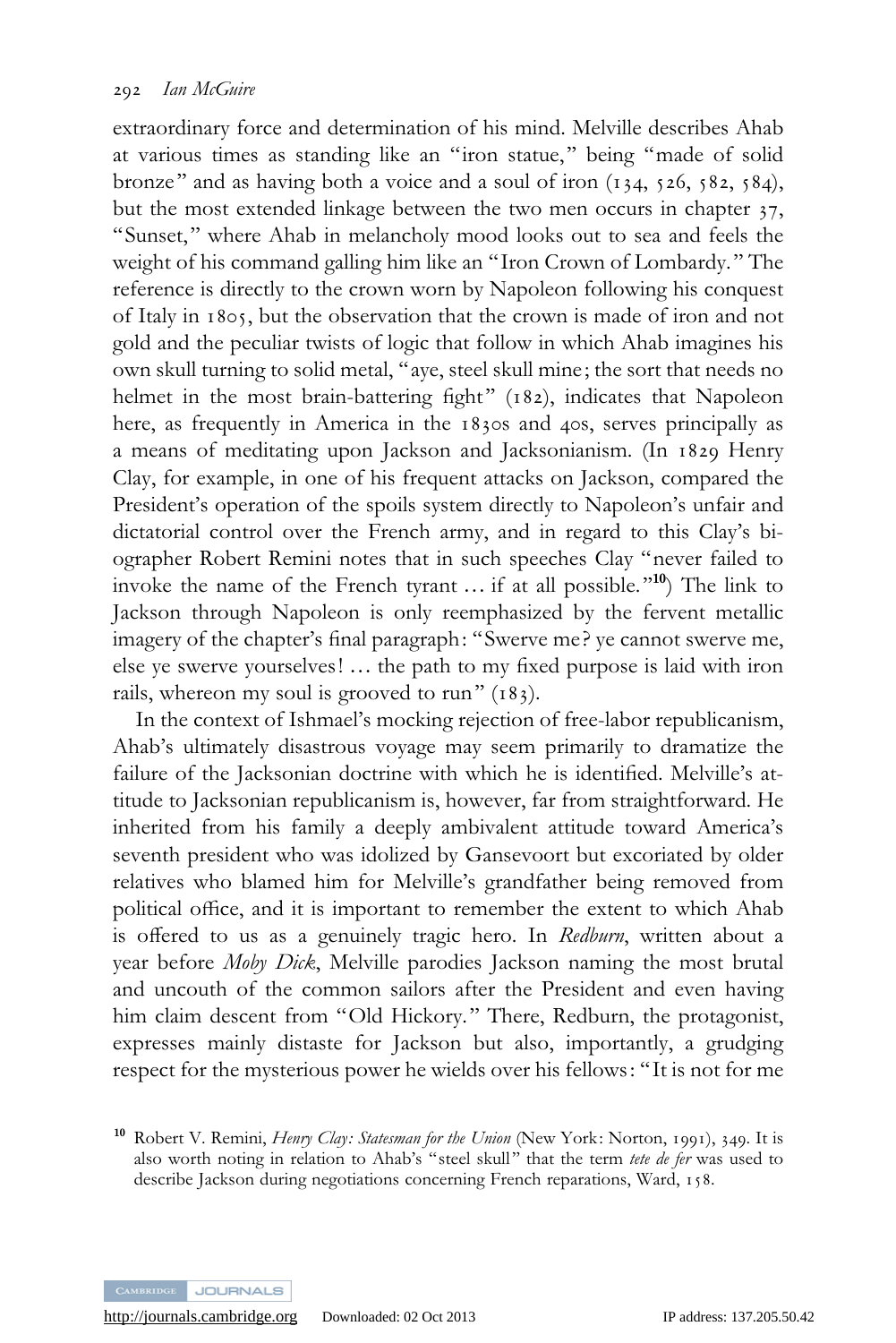to say, what it was that made the whole ship's company submit so to the whims of one poor miserable man like Jackson. I only know that so it was."<sup>11</sup> By the time he wrote  $M_0$  Dick the respect had become a little less grudging and more awed, if still far from complete. Although the tone of the '' democratic God'' passage is hard to pin down, it probably consists equally of mockery and seriousness. Ishmael is an older and wiser Redburn, Ahab a more cultivated and convincing Jackson. Melville is less interested in ironising or mocking free labor republicanism (Redburn uses Wealth of Nations as pillow) and more interested in examining the reasons for its failure as an economic and political doctrine, and in exposing most specifically the contradiction at its hubristic heart. ''He would be a democrat to all above''; Starbuck notes of Ahab, ''look how he lords it over all below'' (184). This was a not infrequent criticism of the republicanism of the time. In 1840 Orestes Brownson noted just this hypocrisy as the defining characteristic of the post-Jacksonian consensus: ''The middle class is always a firm champion of equality when it comes to humbling a class above it, but its inveterate foe when it concerns elevating a class below it."<sup>12</sup> Six years earlier, in attacking Jackson himself, the Whig National Intelligencer makes the same sardonic point:

There are few powers exercised by the King of Great Britain which have not within the last nine years, been claimed, substantially, as powers inherent in the Executive of the United States, by those who damned and denounced, in the name of Democracy, all who dared to doubt either the omnipotence or the infallibility of the President.<sup>13</sup>

This possibility that the desire for masterlessness may only reconfigure rather than eradicate hierarchies of race and class is, I wish to argue, the key to Melville's understanding of Ahab's inevitable failure and the inevitable failure of the free-labor republicanism for which he largely stands. As recent historians have frequently pointed out, mainstream free laborism had a Janus face – encouraging the growth of free-market capitalism (and therefore industrial wage-labor), while at the same time speaking for traditional republican values of economic independence and self-determination.<sup>14</sup> Ahab's quest for Moby Dick is, from this perspective, always dangerously doubleedged. He wishes to destroy the whale, but he also wishes in some sense (which I will return to in more detail later) to become it, or at least to become

<sup>&</sup>lt;sup>11</sup> Melville, *Redburn*, 59.<br><sup>12</sup> Quoted in William Appleman Williams, *The Contours of American History* (Cleveland: World,

<sup>1961), 274.&</sup>lt;br><sup>13</sup> National Intelligencer, 15 Mar. 1838, excerpted in Edward Pessen ed., *Jacksonian Panorama*<br>(Indianapolis: Bobbs-Merrill, 1976), 322. <sup>14</sup> See Laurie, 56. (Indianapolis: Bobbs-Merrill, 1976), 322.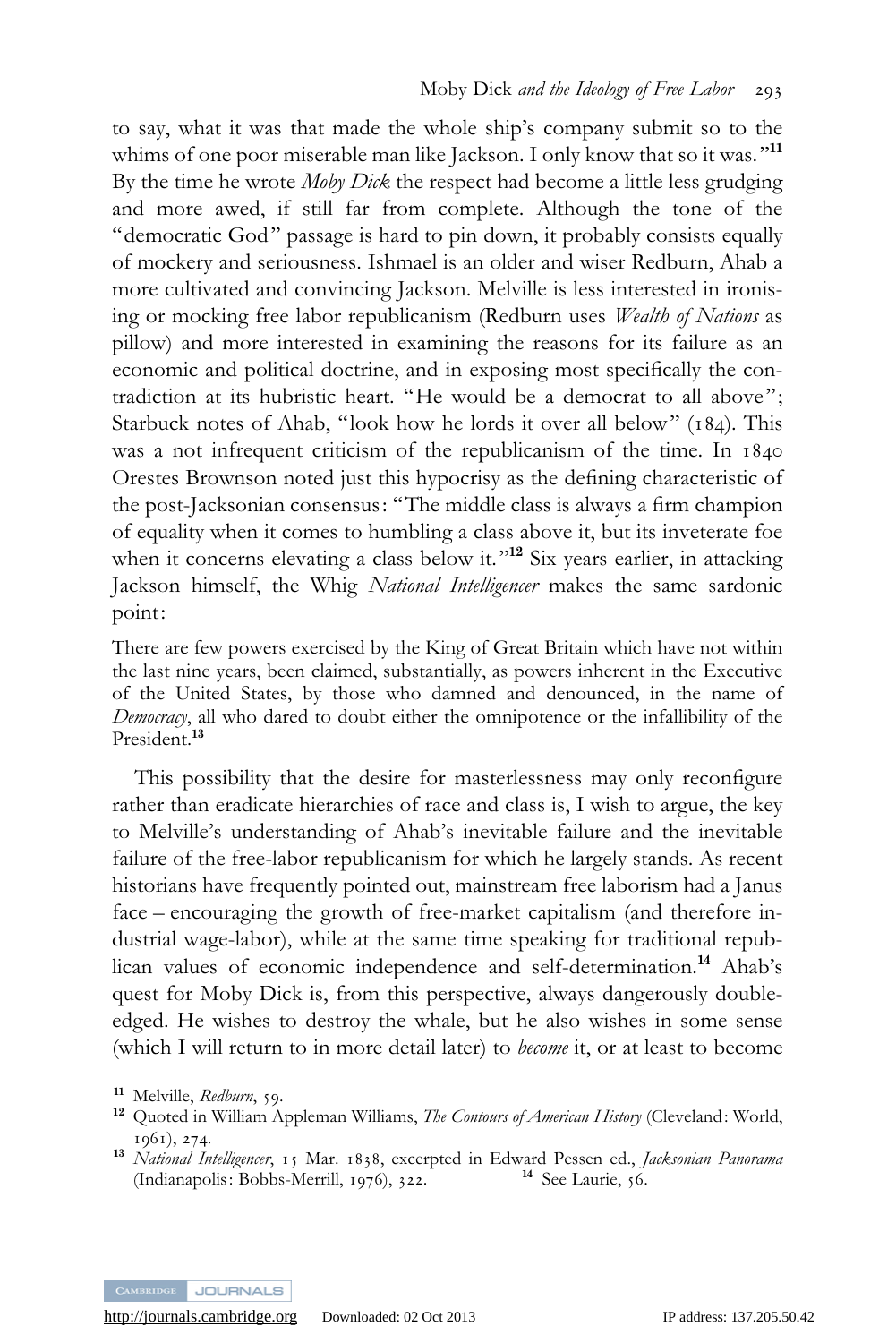like it. If Moby Dick, for example, is divine, as at times he clearly is, then Ahab in Peleg's memorable phrase is '' a grand, ungodly, god-like man'' (88). This paradox at the heart of Ahab's project makes its failure inevitable (as signaled in the novel by the repeated appearances of prophets of doom), while at the same time making any interpretation of that failure rather difficult. Is Ahab the monomaniac dictator finally brought down by his disdain for democratic nature ? Or is he the incarnate democrat finally destroyed by the utopianism of his own strivings ? Both readings, and subtle variations of them, have been offered.<sup>15</sup> Michael Paul Rogin, in the most sophisticated recent historical reading of the novel, seeks to resolve the paradox by seeing Ahab as a kind of all-purpose fanatic, combining in his one person the opposing extremisms which threatened the Union – fanatically egalitarian abolitionism, capitalist expansionism, and reactionary and aristocratic Southern slaveholding.<sup>16</sup> Despite the immense value of Rogin's ideas, I want to argue that the contradiction is better understood as emerging from one ideological position rather than several – from the republican ideology of free labor, an ideology broad and contradictory enough in itself to include the contrasting extremes implied by Ahab's behavior.

This connection between the contradictions typical of the free labor position and those most noticeable in Ahab's quest is best examined through the motif of whiteness. In ''The Whiteness of the Whale'' Ishmael addresses, not for the first time in the novel, the idea of the sublime, finding in the myriad possibilities of whiteness the ultimate possibility that nothingness, a primal nothingness, may, by it, be paradoxically bodied forth:

Or is it, that as in essence whiteness is not so much a color as the visible absence of color, and at the same time the concrete of all colors; is it for these reasons that there is such a dumb blankness, full of meaning, in a wide landscape of snows – a colorless, all-color of atheism from which we shrink ? (212)

- <sup>15</sup> Those who see Ahab as representing an expansionist capitalism include Heimart, "Moby Dick and American Political Symbolism"; C. L. R. James, Mariners, Renegades and Castaways: The Story of Herman Melville and the World We Live In (New York: Allison and Busby, 1953); Leo Marx, The Machine in the Garden: Technology and the Pastoral Ideal in America (Oxford: Oxford University Press, 1964); and more recently Duban, Melville's Major Fiction and Carolyn L. Karcher, Shadow Over the Promised Land: Slavery, Race and Violence in Melville's America (Baton Rouge: Louisiana State University Press, 1980). In the opposing camp, broadly speaking, are Gilmore, American Romanticism and the Marketplace, who sees Ahab's quest for Moby Dick as an attack on the commodity form, and Dimock, *Empire for Liberty*, who argues for an analogy between Ahab's fate and that of the American Indians. My argument here is that neither of these opposing critical positions is on its own fully convincing since Melville's purpose in Moby Dick is to explore the co-presence of both tendencies within Ahab and, by extension, within prebellum Free Laborism.<br><sup>16</sup> Rogin, Subversive Genealogy, 142–43.
- 

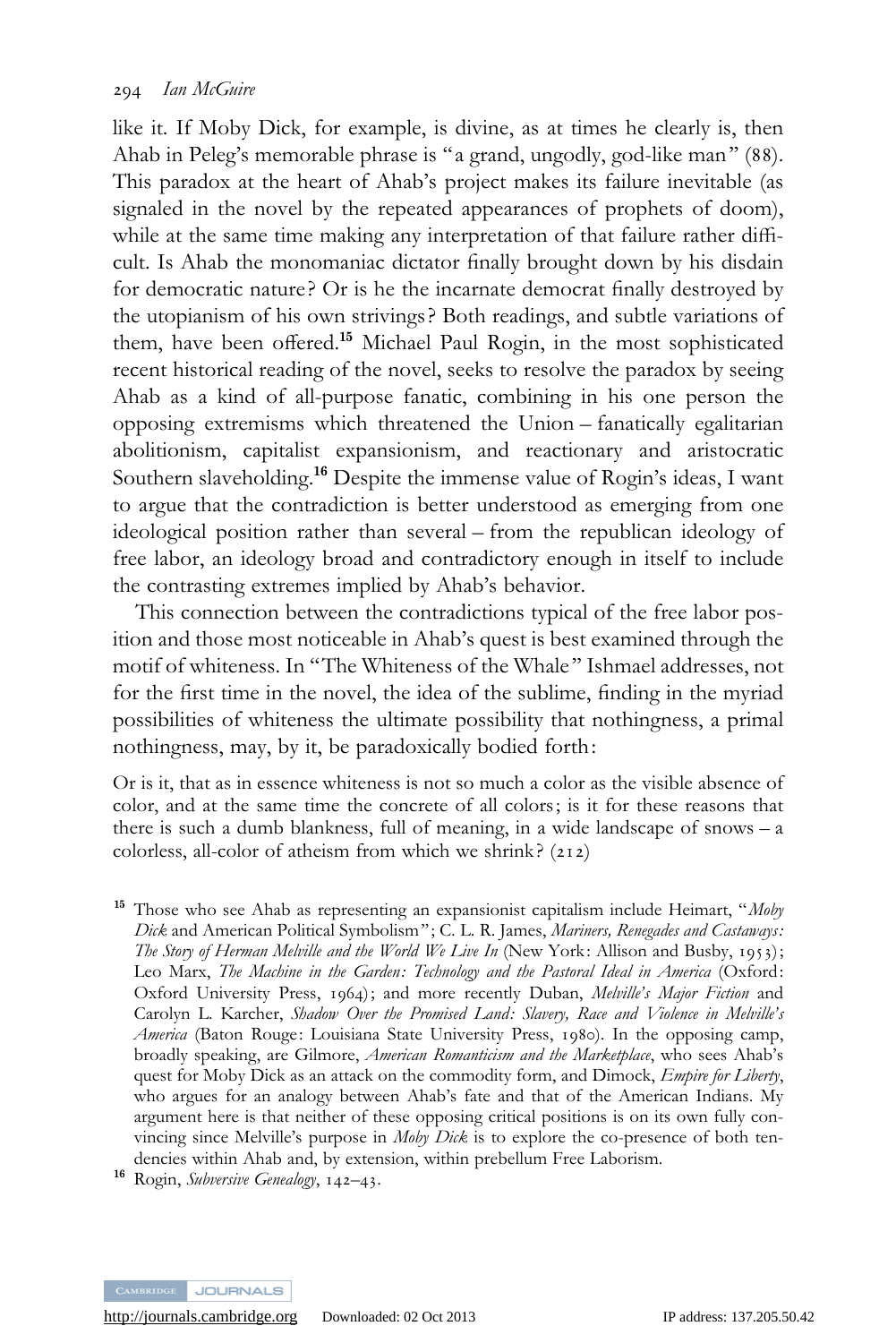It is a remarkable chapter, but this meditation on absence contains an absence within itself – an absence which (as if this was Melville's point) is in its speechlessness as loud as any presence. Ishmael makes no reference to whiteness as a racial signifier. On the one hand, such a silence is perhaps to be expected, as Richard Dyer and others have shown, whiteness has almost always functioned in the West as the unspoken norm from which other racial identities deviate – being not itself a racial category but rather that against which "race" is defined.<sup>17</sup> On the other hand, within a novel such as  $Moby$ Dick and an œuvre such as Melville's in which motifs of whiteness and blackness are continually used to both structure the narrative and to connect (often ambiguously) the broadly moral with the specifically social and racial, the temptation to read Moby Dick's whiteness in terms of race is hard to resist.<sup>18</sup> This is especially true in the light of David Roediger's recent arguments concerning the role of whiteness in prebellum republican thinking.

Roediger's *The Wages of Whiteness* describes how the republican ideal of free labor became increasingly attached to whiteness, as antebellum northern laborers, struggling to define themselves under changing working conditions, compared their lot to Southern slaves and frequently discovered in this comparison an identity and a dignity based upon their race. Despite the difficulties of their economic position, their whiteness was seen to signify a kind of freedom in comparison to '' black'' slavery. One result of this was, in Roediger's words, to stall "a telling critique of hireling labor  $-$  a critique that might have built on and transcended the republican heritage."<sup>19</sup> The antebellum working class clung to whiteness as the core of its identity even as, all around them, economic changes were making their ideal of free,

<sup>17</sup> There is a growing literature on whiteness. Dyer's article "White," *Screen*, 29: 4 (1988), 44–64, has been followed by, among others, Theodore W. Allen, The Invention of the White Race: Racial Oppression and Social Control, vol. 1 (New York: Verso, 1994); Mike Hill, ed., Whiteness, A Critical Reader (New York: New York University Press, 1997); Susan Gubar, Racechanges: White Skin, Black Face in American Culture (New York: Oxford University Press, 1997); Eric Lott, ''White Like Me: Racial Cross-Dressing and the Construction of American Whiteness," Cultures of United States Imperialism, ed., Amy Kaplan and Donald E. Pease (Durham: Duke University Press, 1993), 474–95; Toni Morrison, Playing in the Dark: Whiteness and the Literary Imagination (Cambridge, MA: Harvard University Press, 1992); Roediger, The Wages of Whiteness; Michael Paul Rogin, "Blackface, White Noise: The Jewish Jazz Singer Finds His Voice." Critical Inquiry, 18: 4 (Spring 1992), 417-53; Alexander Saxton, The Rise and Fall of the White Republic: Class Politics and Mass Culture in Nineteenth-

Century America (London: Verso, 1990), 127–61.<br><sup>18</sup> Having said this, it is perhaps surprising how relatively little attention has been paid to Melville in recent discussions of whiteness, the most notable exception being Toni Morrison ''Unspeakable Things Unspoken: The Afro-American Presence in American Literature" Michigan Quarterly Review (Winter 1989), 1–18. For a broader discussion of Melville and race see Karcher, *Shadow Over the Promised Land.* <sup>19</sup> Roediger, 87. Melville and race see Karcher, Shadow Over the Promised Land.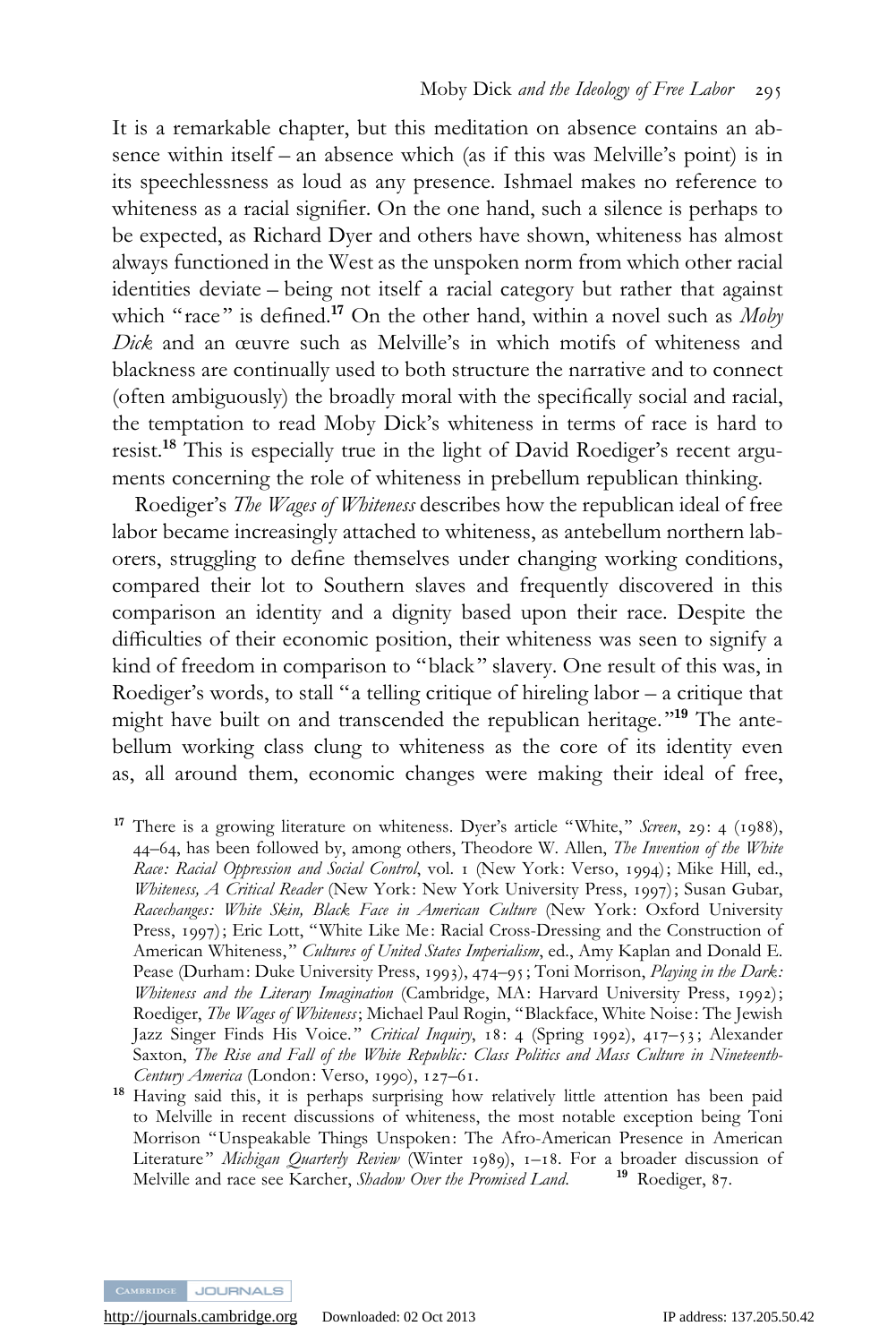independent, labor increasingly a thing of the past. Roediger finds in antebellum blackface one particularly telling consequence of these trends, as a white audience coming under the influence of a new industrial discipline looks back with equal measures of desire and contempt upon the blackness which it has defined itself against, but which now appears to embody the lost freedoms (social and moral) of the earlier artisanal phase. Such complex and convoluted understandings of whiteness are surely relevant to Moby Dick and to Melville who three years after *The Whale* wrote "The Paradise of Bachelors and the Tartarus of Maids,'' the latter part of which explicitly explores the barrenness and inhumanity of the new industrial conditions via the repeated motifs of sexual sterility and ubiquitous, man-made, whiteness. De-eroticized and condemned to perpetual virginity, the factory girls in ''Tartarus'' become, to the eyes of Melville's narrator, ever more pallid, blank, white, and ever more part of their machines: ''Before my eyes – there, passing in slow procession along the wheeling cylinders, I seemed to see, glued to the pallid incipience of the pulp, the yet more pallid faces of all the pallid girls I had eyed that heavy day."20

If whiteness signifies a new labor discipline, as Roediger suggests and ''The Tartarus of Maids'' seems to underline, then Ahab's murderous hatred of Moby Dick – the ultimate manifestation of whiteness – testifies to his rejection of and resistance to that discipline (and is an example of the kind of ''good'' republicanism of which Roediger mourns the loss). Ahab's famous vow to "strike through" the implicitly white "mask" can be read as a rethinking of the logic of minstrelsy in which whiteness becomes a performance which conceals a more fundamental blackness within. ''[A]s though,'' Ishmael provocatively remarks in regard to his fellow passengers on the New Bedford ferry, "a white man were anything more dignified than a whitewashed negro" (66). This logic of reversed minstrelsy is also apparent, although usually unremarked, in Melville's famous appreciation of Hawthorne. ''For spite of all the Indian-Summer sunlight on the hither side of Hawthorne's soul, the other side – like the dark half of the physical sphere – is shrouded in blackness, ten times black."<sup>21</sup> It also spills over into

<sup>&</sup>lt;sup>20</sup> Herman Melville, *The Selected Writings of Herman Melville* (New York: Modern Library, 1951), 209. This association is present in ''Bartleby the Scrivener'' where the ever-pallid Bartleby writes "silently, palely, mechanically," and in Melville's White Jacket (1850), although whiteness is not linked directly to industrial discipline, it is associated with both tyrannical uniformity (via the continual and painful whitening of the Neversink's decks) and with a

comically irksome and at times potentially fatal form of identity (via the jacket itself).<br><sup>21</sup> Herman Melville, "Hawthorne and His Mosses," *Nathaniel Hawthorne: The Contemporary* Reviews, ed., John L. Idol Jr. and Buford Jones (Cambridge: Cambridge University Press, 1994), 107.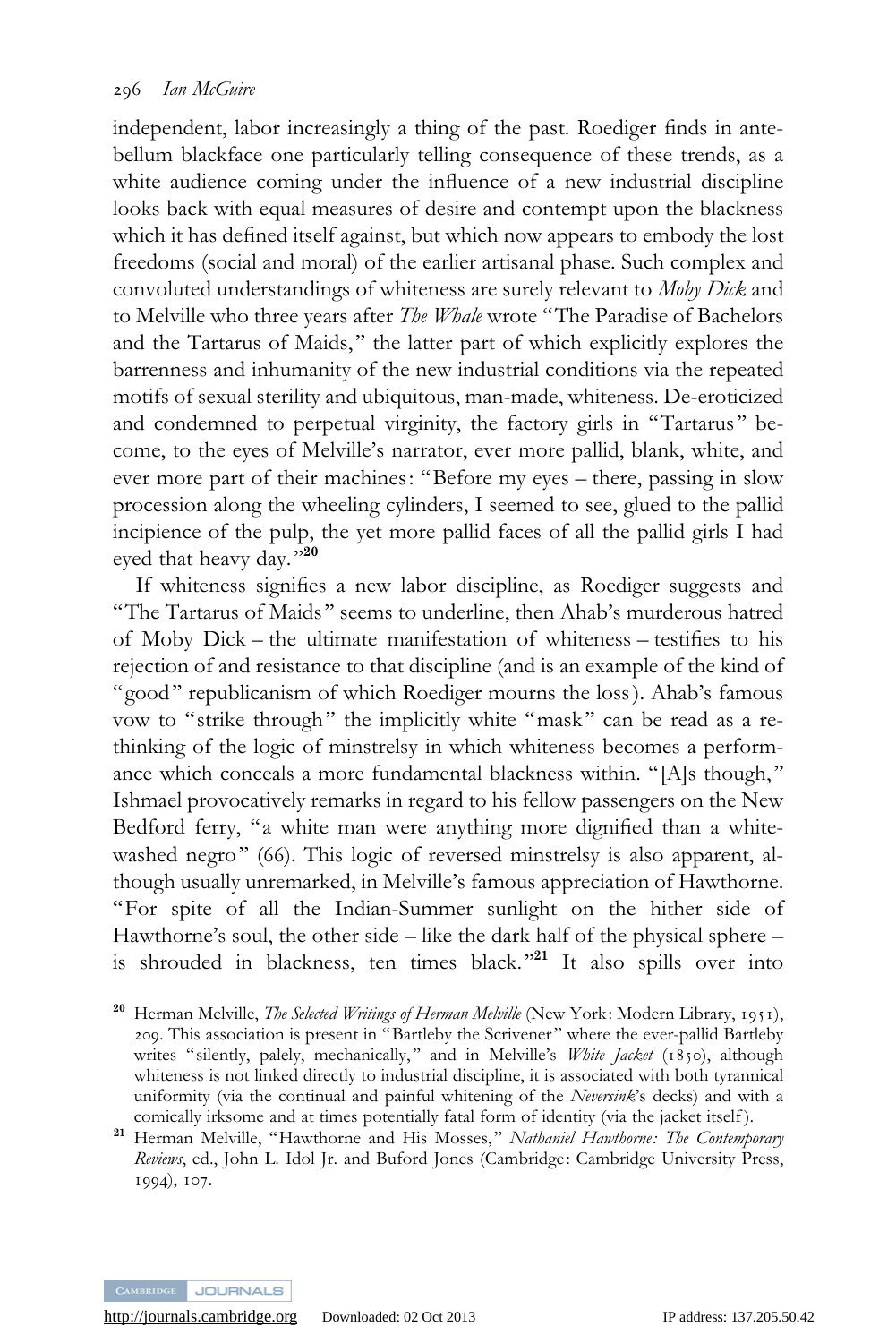descriptions of Ahab's physical appearance, '' black, terrible, Ahab,'' which make it clear that in taking on the embodiment of whiteness (in all senses) he is in league with the dark side and thus becomes in literal and metaphorical ways blackened. What do we make in a racialized context, for example, of the following description ?

He looked like a man cut away from the stake, when the fire has overrunningly wasted all the limbs without consuming them, or taking away one particle from their compacted aged robustness. His whole high broad form seemed made of solid bronze and shaped in an unalterable mould, like Cellini's cast Perseus. Threading its way from among his grey hairs, and continuing right down one side of his tawny scorched face and neck, till it disappeared in his clothing, you saw a slender rod-like mark, lividly whitish. (134)

Ahab's overall skin color, like Queequeg's, is uncertain – blackened, bronze, tawny – but it is certain that only a thin streak of him is white. Ahab's adoption of blackness certainly owes as much to the legacy of Calvinism (as filtered through Hawthorne) as it does to the kind of cross-racial identification allowed for and sometimes achieved by the republican language of wage slavery.<sup>22</sup> But, as Winthrop Jordan and Toni Morrison have in different ways suggested, these two discourses of color are dialectically entwined within the American context.<sup>23</sup> Like the ambivalent logic of minstrelsy, Ahab's attraction to blackness – illustrated most directly by his association with Pip – both underlines the appeal and the freedom of blackness and marks it as profoundly Other. Despite these in-built limitations, we should give Ahab's anti-white crusade, and the republicanism from which it hyperbolically draws, its limited due. From one important perspective the hunt for Moby Dick is, or at least aims to be, antithetical to the system of antebellum capitalism in which whaling played a significant part. It is neither useful nor profitable. As Starbuck, surely the novel's most straightforward apologist for industrial logic, famously asks: ''How many barrels will thy vengeance yield thee even if thou gettest it, Captain Ahab ? It will not fetch thee much in our Nantucket market'' (177). Ahab's chest-thumping response invokes the kind of antimaterialistic individualism typical of much of the social critique of the 1840s: "Nantucket market! Hoot! ... let me tell thee, my vengeance will fetch a great premium here'' (178).

<sup>&</sup>lt;sup>22</sup> The best-known articulation of the religio-Gothic understanding of blackness in Melville is Harry Levin's The Power of Blackness: Hawthorne, Poe, Melville (New York: Knopf, 1958); the usually unstated racial subtext of such ideas is usefully explored in Morrison's Playing in the

Dark.<br><sup>23</sup> Winthrop D. Jordan, *White Over Black: American Attitudes Toward the Negro, 1550–1812* (Kingsport: University of North Carolina Press, 1968), and Morrison, Playing in the Dark.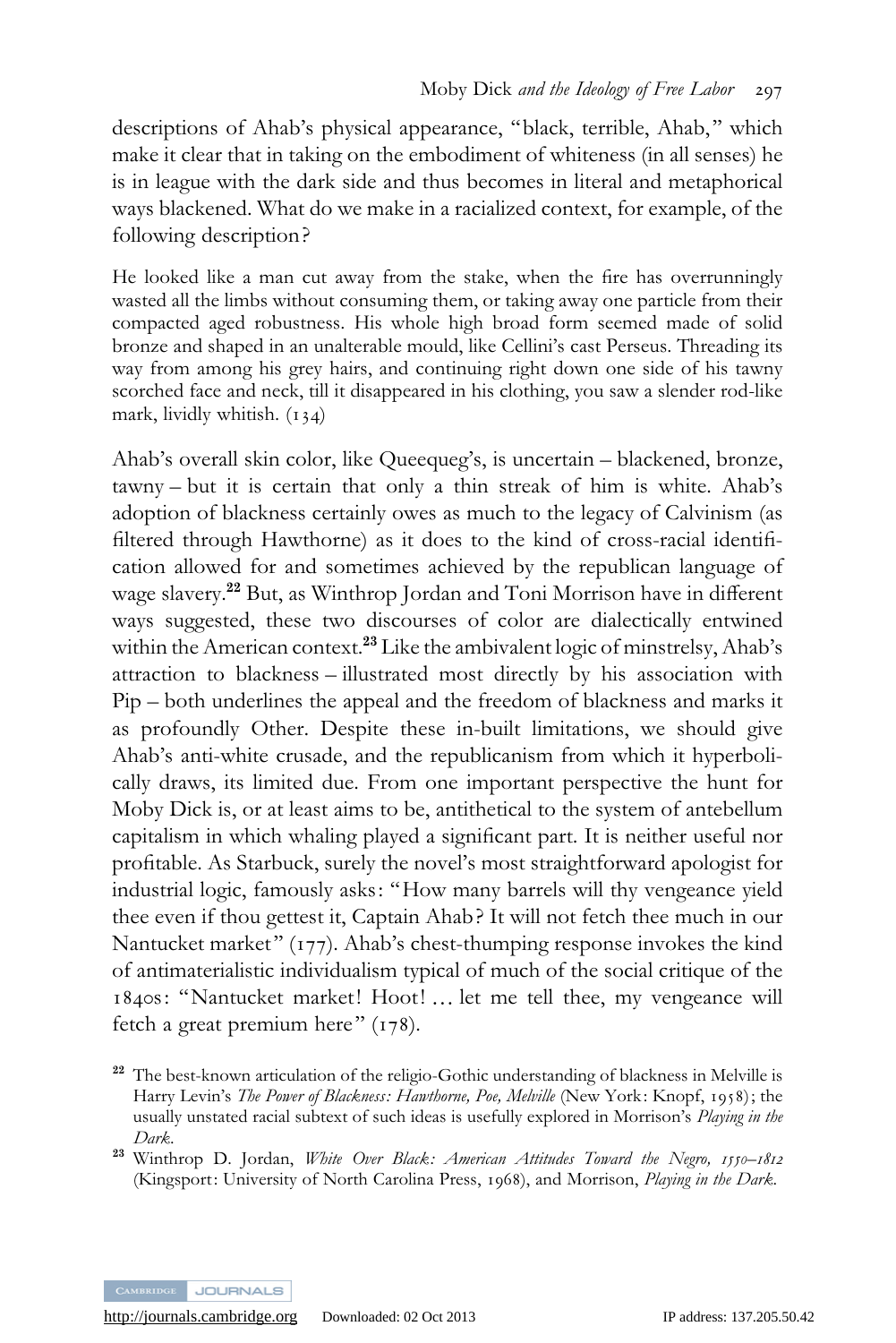If the republican desire for masterlessness could lead, on the one hand, to a turning away from whiteness (as it became increasingly associated with industrial discipline), on the other hand, it led, perhaps more strongly and frequently, to an aspirational quest for, or clinging to, whiteness as a guarantor of freedom. Although free laborism had an abolitionist wing, its attitude toward blacks and slavery was more often shaped by fears of economic competition than it was by an awareness of interracial class identity. These deep paradoxes, explored by Roediger and Eric Lott in relation to minstrelsy, are also apparent in Ahab's hunt.<sup>24</sup> Although I have been arguing that Ahab's hunt involves a rejection of capitalist discipline in favor of a radical embrace of blackness in all its senses, it is quite clear from another perspective that it does nothing of the sort. There is a sense, which I touched on above, in which Ahab not only wishes to destroy Moby Dick but also to replace him; and in this regard Ahab remains locked within a deeply racist and ideological logic which makes whiteness synonymous with freedom. In this sense his hatred is Oedipal, as we can see in Ahab's pledge to ''dismember his dismemberer'' and most strikingly in ''The Candles'' when Ahab addresses the lightning as a representative, like Moby Dick, of the Absolute: ''Oh thou magnanimous! now do I glory in my genealogy. But thou art but my fiery father; my sweet mother I know not ... Leap! leap up and lick the sky! I leap with thee; I burn with thee; would be fain welded with thee, defyingly I worship thee!'' (551). The side effect of Ahab's desire here for metaphysical upward mobility is, as Starbuck and Brownson suggest, a tendency to ''lord it over all below.'' In his desire to achieve masterlessness by himself becoming Absolute master (rather than by eradicating mastery) Ahab is led to impose upon his crew a version of the machine-like discipline which was becoming ever more common in the factories of the 1840s. The references to Ahab as "Czar," "dictator," "despot" and so on are far too numerous to quote in full, but it is worth remembering his famous mechanical image of command: ''my one cogged circle fits into all their various wheels, and they revolve" (183). In this regard Ahab's managerial efforts clearly prefigure the unholy combination of iron discipline and massive natural power achieved in the paper factory of ''The Tartarus of Maids'' where the colorless female operatives are drained by and then absorbed into the devices they operate, and where the whiteness of the whale has been tamed, transformed and simplified into the utilitarian blankness of the great paper-making machine, "this inflexible iron animal," which strikes "strange

<sup>&</sup>lt;sup>24</sup> Roediger, The Wages of Whiteness; Eric Lott, Love and Theft: Blackface Minstrelsy and the American Working Class (New York: Oxford University Press, 1993).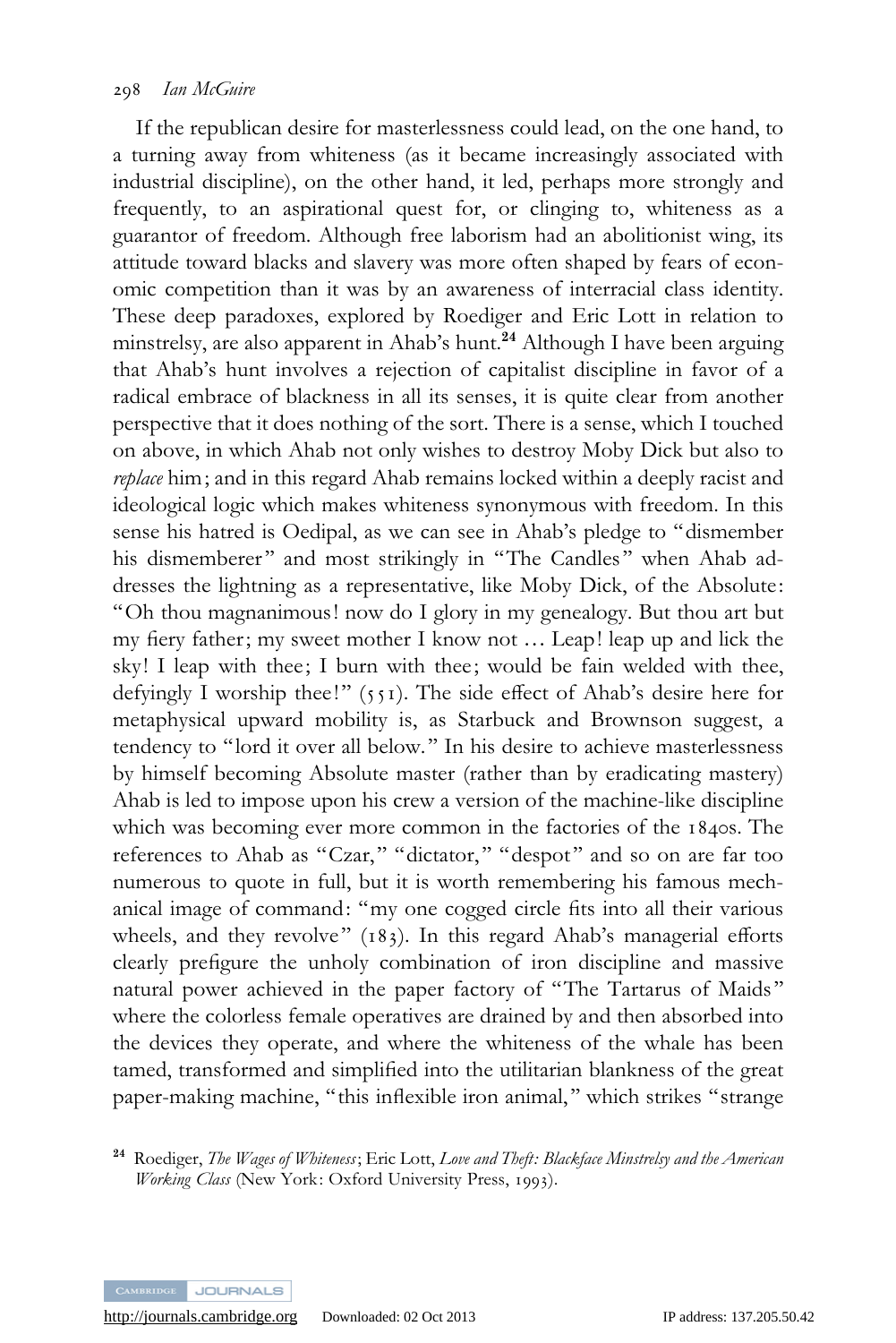dread into the human heart, as some living panting Behemoth might'' (209).<sup>25</sup> In his quest for absolute whiteness/freedom Ahab may invoke and use the multiracial crew, as Northern Republicans invoked the lot of Southern slaves, but this invocation functions as often as an invidious comparison by which Ahab reestablishes his superiority as it does as a suggestion of identity. ''The permanent constitutional condition of the manufactured man," Ahab asserts in "Surmises", "is sordidness" (231).

After 1865, the Republican desire for independence was so contaminated by the twin infections of racial divisiveness and capitalistic laissez-faire that the American working class was almost defenseless against the extension of wage labor. It became increasingly clear to a more class-conscious labor movement that the free labor ideal served rather than resisted the forces of industrial expansion and exploitation. Through most of *Moby Dick*, however, this possibility (of free labor as an element of capitalist ideology) remains hidden, as Ahab considers himself and is considered fanatically outside the norm. Only the fact that, throughout, Ahab continues to whale as normal raises some questions. Ishmael notes the peculiarity three times, and in ''Moby Dick'' suggests, with a significance which is easy to overlook, that Ahab's monomania may actually make him a better captain, that, in other words, the apparently antithetical tendencies of revenge and profit, freedom and wage-labor, may in some way coincide:

Nor is it so very unlikely, that far from distrusting his fitness for another whaling voyage, on account of such dark symptoms, the calculating people of that prudent island [Nantucket] were inclined to harbor the conceit that for those very reasons he was all the better qualified and set on edge, for a pursuit so full of rage and wildness as the bloody hunt of whales. (202)

This possibility – that whaling as a commercial enterprise may be wed at some level to a crazed Prometheanism – cuts both ways, serving to question the bland rationalisms of Starbuck's Christianized capitalism, but also undermining Ahab's own apparent radicalism, hinting that his efforts to escape the logic of commerce, like those of mainstream free laborism, have served in some way only to further it. Emerson makes broadly the same point about prebellum capitalism in ''Wealth'' where he associates (favorably) capitalism with madness and monomania: "how did North America get netted with iron rails, except by the importunity of these orators who dragged all the prudent men in? Is party the madness of the many for the gain of the few?

 $25$  The Selected Writings of Herman Melville, 209.

CAMBRIDGE JOURNALS

<http://journals.cambridge.org> Downloaded: 02 Oct 2013 IP address: 137.205.50.42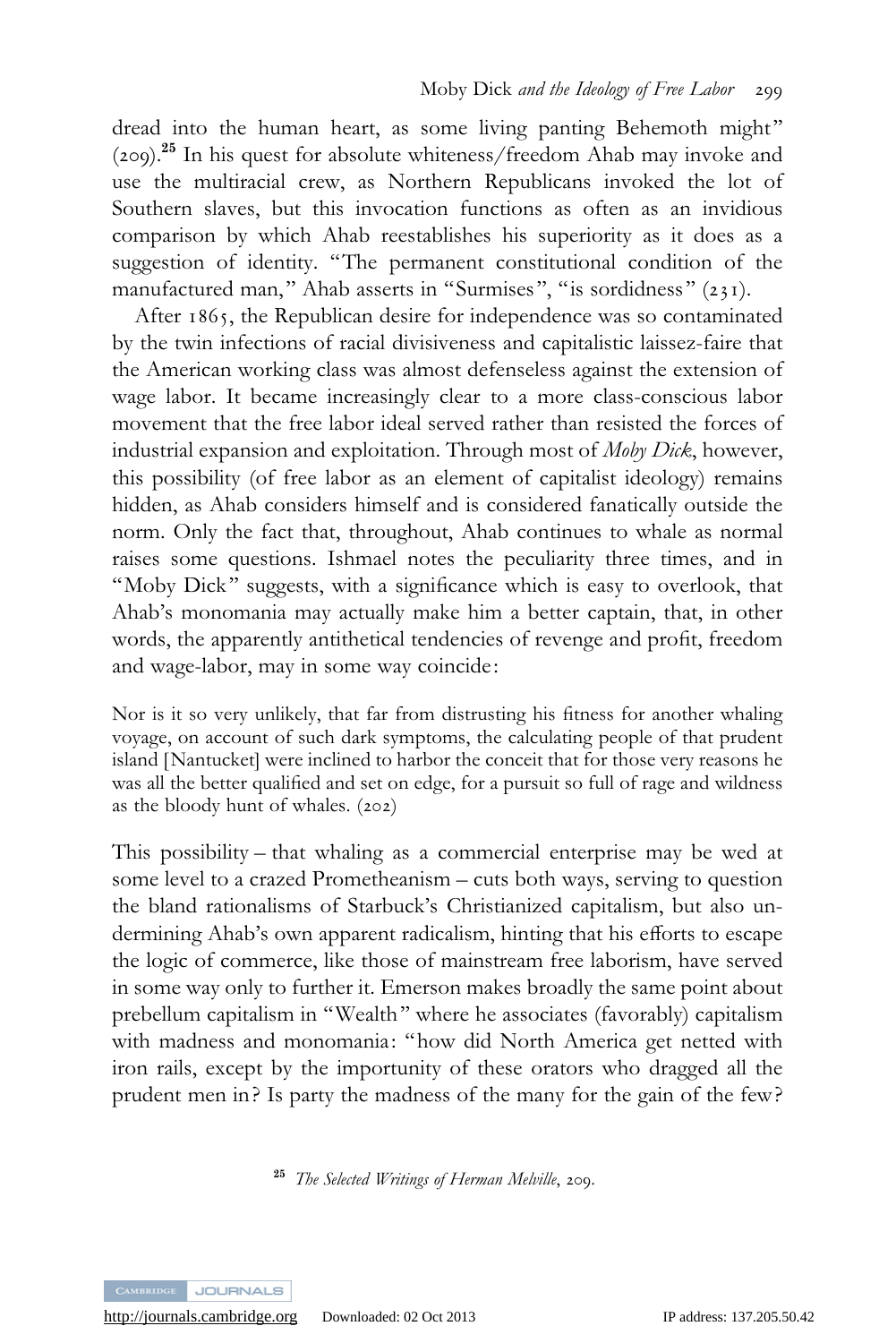This speculative genius is the madness of the few for the gain of the world."26

The implications of this linkage between whaling and revenge are fully and climactically explored near the end of the novel in ''The Symphony'' where Ahab, touched by the mild beauty of the weather begins to question his own purposes. Starbuck immediately seizes on these doubts and argues for an abandonment of their voyage: ''Oh, my Captain! my Captain! noble soul! grand old heart after all! why should anyone give chase to that hated fish! Away with me! let us fly these deadly waters! let us home!" (591). Starbuck here, as always, is motivated by a sense of the distinction between the sane quest for profit and what he feels the voyage has become – the insane drive for revenge, but at this point Ahab crucially does not recognize such a distinction. His powerful but temporary regrets focus on his entire career, his forty years of whaling, his life given up to the service of capital:

Aye, I widowed that poor girl when I married her, Starbuck; and then, the madness, the frenzy, the boiling blood and the smoking brow, with which, for a thousand lowerings old Ahab has furiously, foamingly chased his prey – more a demon than a man! – aye, aye! what a forty years' fool – fool – old fool, has old Ahab been! Why this strife of the chase ? why weary and palsy this arm at the oar, and the iron and the lance? how the richer or better is Ahab now?  $(591)$ 

In this and the following speech the hunt for Moby Dick is only the epitome of a career characterized by its grinding pointlessness, ''Forty years of continual whaling'' (590). The distinction which both he and Starbuck, from opposite positions, assumed now collapses as the hunt for Moby Dick becomes an extension rather than a repudiation of his professional duties. Ahab is trapped, enslaved (''Oh Guinea coast slavery of solitary command'') by his position within an economic order the ubiquitousness of which it seems he has only just understood.

Although momentarily tempted by Starbuck's alternative of domestic leisure (which as the ideologically sanctioned opposite to the masculine world of work within an industrial division of labor may not truly be an alternative at all) he cannot finally escape the logic he has followed for so long. Although now, on the eve of the final chase, he understands that the republican ideal of masterlessness is untenable since his efforts to be free merely form part of an economic continuum – an industrial system in which the ideology of/desire for freedom may play a crucial role – he ultimately abandons himself to that newly revealed system as understood in metaphysical

CAMBRIDGE JOURNALS

<sup>&</sup>lt;sup>26</sup> Brooks Atkinson, ed., *The Selected Writings of Ralph Waldo Emerson* (New York: Random House, 1992), 626.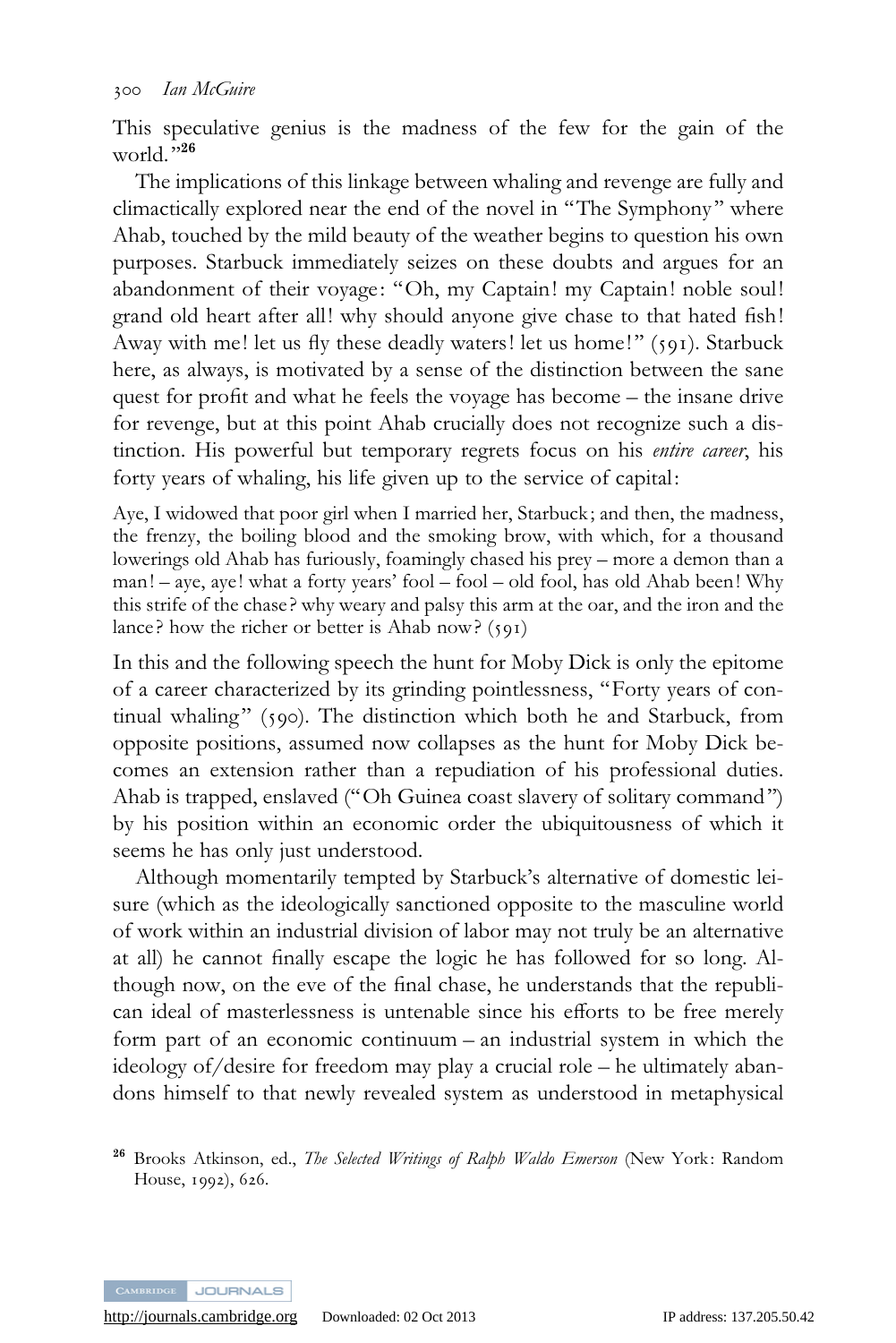terms: "Is Ahab Ahab? Is it I, God, or who, that lifts this arm? But if the great sun move not of himself; but is as an errand-boy in heaven; nor one single star can revolve but by some invisible power; how then can this one small heart beat; this one small brain think thoughts; unless God does that beating, does that thinking, does that living not  $I''$  (592). It is a crucial juncture because it shows Ahab (echoing Hamlet and Macbeth) abandoning as bankrupt the philosophical idea of free will, and, by implication, the economic idea of free labor. The three days of the chase seal Ahab's fate, a fate which prefigures and reveals the mechanisms of the eventual fate of antebellum republicanism (finally succumbing to the economic forces it hoped to combat but in many ways actually served), but in effect his republican quest in all its ambiguity is already over.

Eric Foner has argued that Reconstruction marked a '' decisive moment in fixing the understanding of free labor as freedom of contract in the labor market rather than ownership of productive property."<sup>27</sup> Although the rhetoric of republican independence continued to be used for some time after this, by the 1870s it had become by and large an impossible goal. Freedom increasingly meant the freedom to sell one's labor, the freedom, in Marx's terms, to alienate oneself.<sup>28</sup> If Ahab's fate dramatizes the impossibility of free laborite success, Ishmael's narration offers both the ironic refutation of free labor's primary principles and the preliminary sketch of an alternative social philosophy based upon an implacable duality within the individual subject. We are all slaves from Ishmael's point of view, as I have mentioned, but we are also, as he points out in "The Whale as a Dish," all cannibals: ''Go to the meat-market of a Saturday night and see the crowds of live bipeds staring up at the long rows of dead quadrupeds. Does not that sight take a tooth out of the cannibal's jaw? Cannibals? who is not a cannibal?" (327) Ishmael's vocabulary of slavery and cannibalism echoes that of antebellum, proslavery writers such as Fitzhugh, Hammond, and Calhoun who characterized Northern capitalism as rapacious and inhumane compared to the patriarchal regulation of the South. Ishmael's ''Who ain't a slave?" echoes James Hammond's assertions that all Northern laborers were in fact slaves and, "Cannibals? Who is not a cannibal?" prefigures Fitzhugh's 1854 attack on the capitalist North, Cannibals All! or Slaves Without

<sup>&</sup>lt;sup>27</sup> Foner, *Free Soil, Free Labor, Free Men*, xxxvi.<br><sup>28</sup> For Marx's most thorough discussion of alienation see the "Economic and Philosophical Manuscripts," for his most telling critique of "freedom" under capitalism see "On the Jewish Question." Both are included in Karl Marx, Frederick Engels: Collected Works, vol. 3 (London: Lawrence and Wishart, 1975).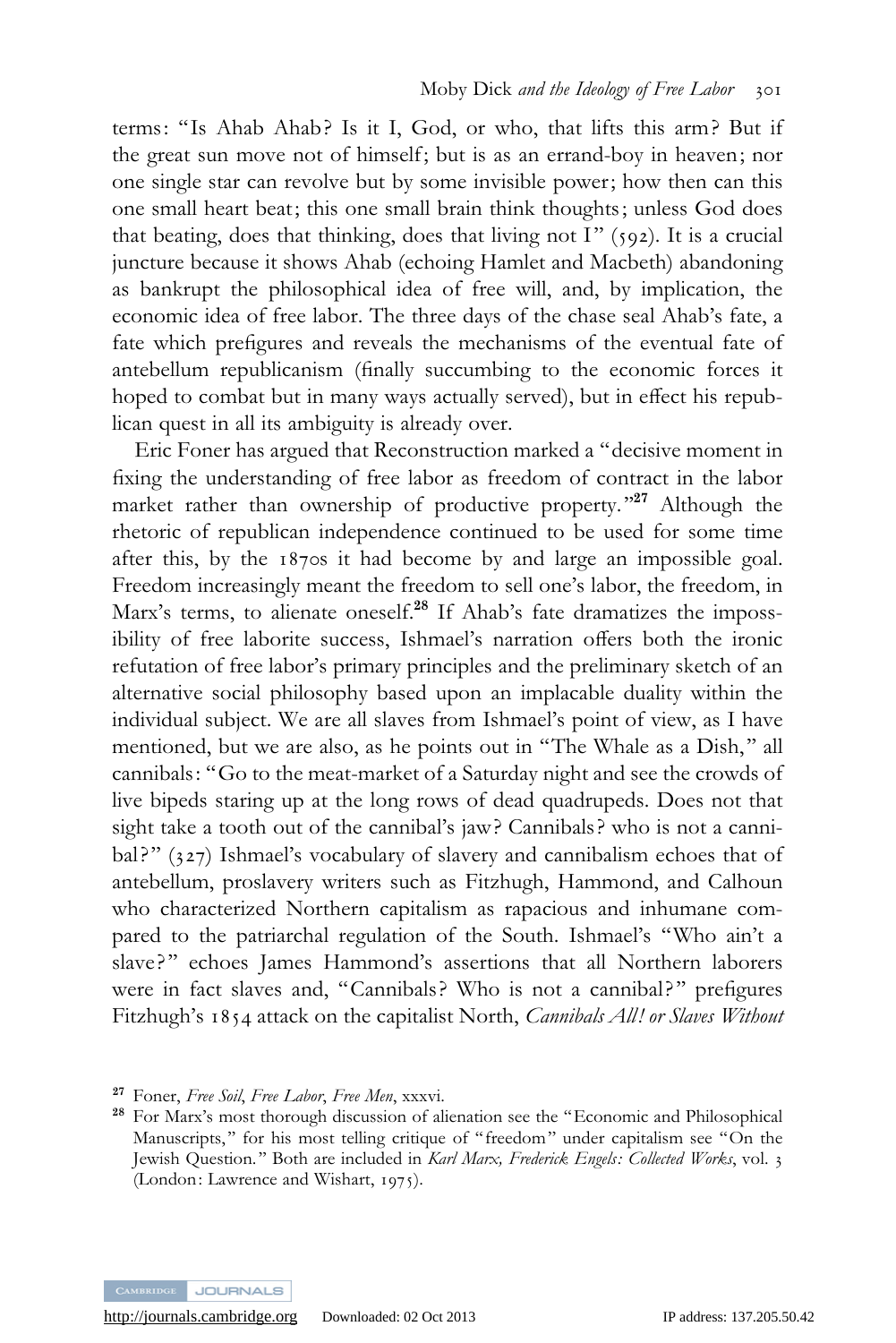#### 302 Ian McGuire

Masters.<sup>29</sup> Ishmael, however, is not an apologist for chattel slavery and, although he uses similar Hobbesian paradigms to characterize shipboard society, he goes on to clearly universalize them; there is no alternative Southern or otherwise. The meaning of Ishmael's paradoxical yoking of slavishness and cannibalism (a term which I take to be like '' sharkishness'' an image of violent mastery), lies not in the residual ideology of plantation slavery but in the emergent logic of Northern industrial capital. "Fast-Fish and Loose-Fish'' makes this connection clear.

In this chapter, Ishmael discusses the duality of cannibalism and slavery explicitly in terms of property rights and situates it at the heart of a capitalist subjectivity which bases itself upon an individual's ownership of his/herself as a piece of private property. To be a fast fish is to be possessed (''What are the sinews and souls of Russian serfs and Republican slaves but Fast-Fish, whereof possession is the whole of the law''), whereas to be a Loose-Fish is to be liable to possession (''What was America in 1492 but a Loose-Fish, in which Columbus struck the Spanish standard by way of waifing it for his royal master and mistress? What was Poland to the Czar? What Greece to the Turk?"). Since the reader of *Moby Dick* is unlikely to be either a Russian serf or a Republican slave we may assume that when Ishmael asks, ''What is the great globe itself but a Loose-Fish. And what are you reader, but a Loose-Fish and a Fast-Fish, too?"  $(434-35)$ , the kind of "fastness" he is referring to is self-possession (what Emerson refers to in ''Experience'' as ''the capital virtue of self-trust''). And if fastness refers to self-possession, looseness must refer to the ability to give up that ownership – in terms of political economy to alienate oneself. This is surely what Ishmael is referring to when he describes ''The Rights of Man and the Liberties of the World'' as ''Loose-Fish'' – he is making the point made by Marx and others that the freedoms available under market capitalism boil down to the freedom to sell one's labor, to alienate oneself. For the reader to be both fast and loose, as Ishmael asserts, means the same as everyone being both a slave and a cannibal – we both own ourselves as property and are able to exchange our labor, to be possessed or owned by others – anathema to republicans but, in C. B. McPherson's terms, the definition of possessive individualism and the basis of capitalist subjectivity.<sup>30</sup>

This sense of dualistic division – social, psychological, philosophical and physiological – is central to Ishmael's narrative. ''There is no quality,'' he

<sup>&</sup>lt;sup>29</sup> See Foner, 66, and, for a more detailed account of proslavery thought, Drew Gilpin Faust, ed., The Ideology of Slavery (Baton Rouge: Louisiana State University Press, 1981).<br><sup>30</sup> C. B. Macpherson, *The Political Theory of Possessive Individualism, Hobbes to Locke* (Oxford:

Oxford University Press, 1962).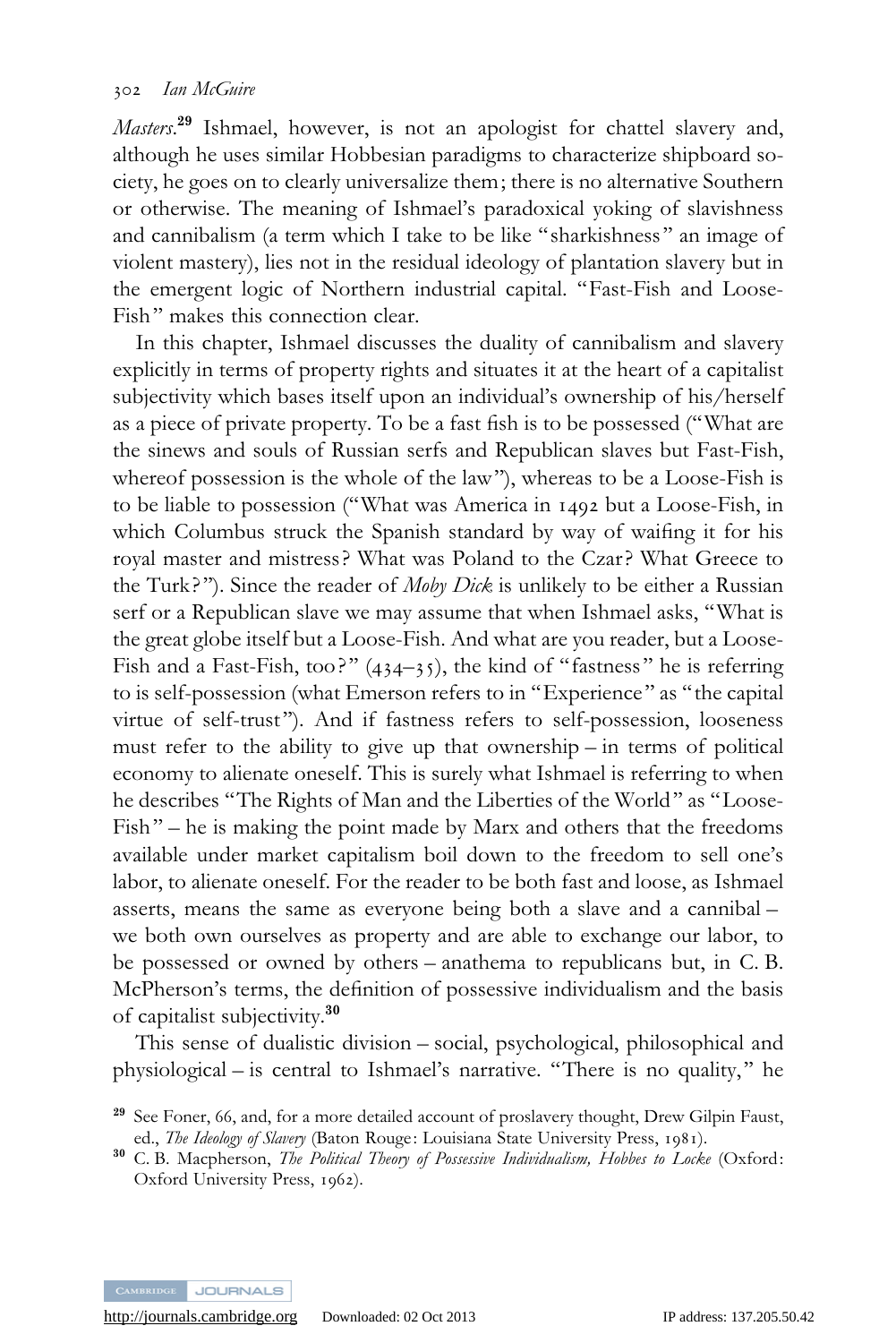tells us, ''that is not what it is merely by contrast. Nothing exists in itself''  $(59)$ . The motif of contradiction – the fragrant ambergris within the rotting whale, the "appalling ocean" surrounding the "verdant land", the whale skeleton meshed with living vines  $-$  is returned to continually.<sup>31</sup> The crucial difference between Ahab and Ishmael in this regard is that while Ahab rails against the divisions, Ishmael accepts and works with them (although he certainly does not go as far as the later Emerson and see them as part of a larger divine unity). This contrast between the novel's two main figures is the difference between a traditional republicanism which set itself against European class-divisions (encouraged by permanent wage-labor), and a postbellum republicanism which held such divisions to be inevitable. That Melville personally favored the latter line of reasoning is strongly implied by the narrator's observation in ''Poor Man's Pudding'' (1854) that:

Those peculiar social sensibilities nourished by our own peculiar political principles, while they enhance the true dignity of a prosperous American, do but minister to the added wretchedness of the unfortunate ; first, by prohibiting their acceptance of what little random relief charity may offer; and, second, by furnishing them with the keenest appreciation of the smarting distinction between their ideal of universal equality and their grindstone experience of the practical misery and infamy of poverty – a misery which is, ever has been, and ever will be, precisely the same in India, England and America.<sup>32</sup> (176)

If Ishmael's acceptance of divisions as constitutive of human nature and society is seen in terms of social class (as above) we may be tempted to criticize him as a political quietist. If it is seen primarily in racial terms, via his friendship with Queequeg for example, we might be led to applaud Ishmael's multicultural tolerance, his acceptance of differences. And if it is understood philosophically we might denounce him as a relativist, applaud him as a pragmatist, or perhaps merely note his efforts as an early example of the post-Hegelian assault on a metaphysics of presence. Each of these perspectives has its own validity, but my point here is that they are all entwined with Ishmael's embrace of a particular economic paradigm (which Ahab rejects) which accepts as definitive human beings' ability to alienate themselves via wage labor and their consequent tendency, linked to this alienation, to be, in the broadest sense, both cannibals and slaves.

<sup>&</sup>lt;sup>31</sup> For other very useful but less historically focused perspectives on Ishmael's obsessive and unstable dualities see Carolyn Porter, ''Call Me Ishmael, or How to Make Double-Talk Speak," New Essays on Moby Dick, ed., Richard Brodhead (Cambridge: Cambridge University Press, 1986), and Sharon Cameron, The Corporeal Self: Allegories of the Body in Melville and Hawthorne (Baltimore: Johns Hopkins University Press, 1981). <sup>32</sup> The Selected Writings of Herman Melville, 176.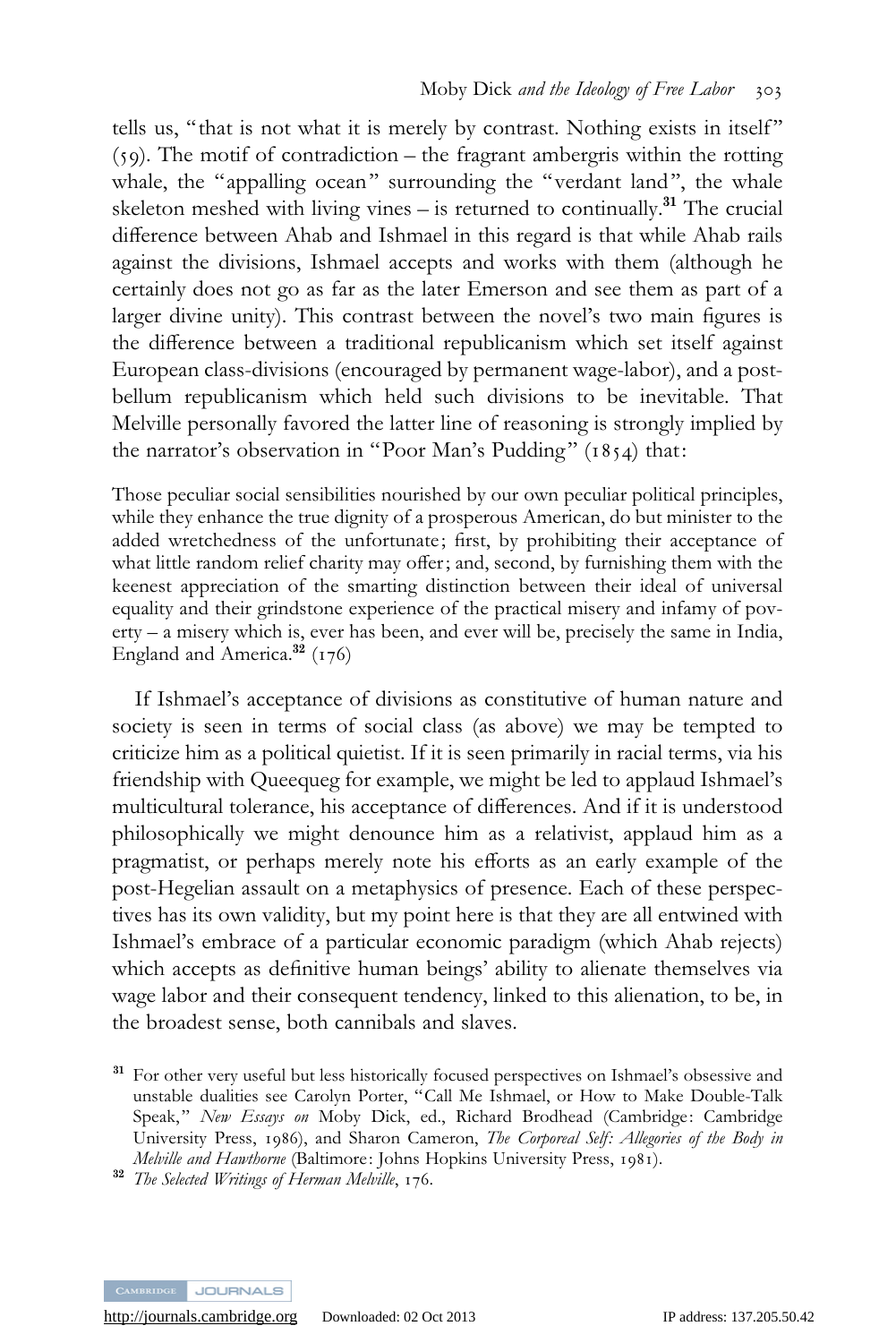At this point it is tempting to ask what form this linkage takes, what exactly takes precedence: does the material economy produce the metaphysical divisions (cannibal vs. slave) or is the former, following on from Hegel, just an historically specific form of the latter? We may certainly wish to ask this question, but it is one that Melville's novel stresses can never be conclusively answered. Moby Dick argues above all for circularity and instability. "There is no steady unretracing progress in this life; we do not advance through fixed gradations, and at the last one pause ... But once gone through we trace the round again"  $(535)$ . Ishmael's articulation of this circularity is woven into a specific economic ideology, as the vines weave the ribs of the whale, but whether circularity precedes, emerges from, or simply coincides with that ideology, it finally exceeds and overwhelms it, rendering questions of origin and of end impossible to answer. (Whether flesh produces spirit or spirit precedes flesh, Melville cannot know and will not guess, ''O Nature, and O soul of man! how far beyond all utterance are your linked analogies'' [340]).

This sense of the excessive, unmanageable, and unproductive nature of the philosophical instability produced and/or reflected by capitalist alienation is most crucially what differentiates Melville's understanding of these economic changes from Emerson's. Both share the Hegelian technique of moving social/economic conflict inside the individual subject, but, while Emerson imagines that newly constituted self as progressive, triumphalist and entirely suited to an emerging capitalism, for Melville, always suspicious of transcendentalist optimism, the self, Ishmael, remains awkwardly mournful and bereft. In ''Experience,'' for example, Emerson makes the initially baffling death of his son, Waldo, a vehicle for transcendence. Such material losses, he suggests, can eventually be made good if they are seen as an element in a larger movement, first spiritual then capitalistic, where loss dialectically produces gain. Gansevoort Melville died less than eighteen months after the climactic election-night speech in Newark, his loss painfully recalling for Herman and the rest of the Melvilles the earlier and equally premature loss of their father Allan. While Emerson compares Waldo's death to the loss of an estate to suggest its initial insignificance to him (later abstracted, then overcome), Allan Melville's death was preceded and to a degree precipitated by the actual loss of an estate – his financial ruin which sent the family away from New York. The difference is telling – if the material is for Emerson that which must be left behind then dialectically reclaimed by the spiritual, for Melville the two realms repeat rather than redeem one another. The movement is circular not dialectical. ''We thrive by casualties'' Emerson puns in ''Experience,'' but for Melville, biographically